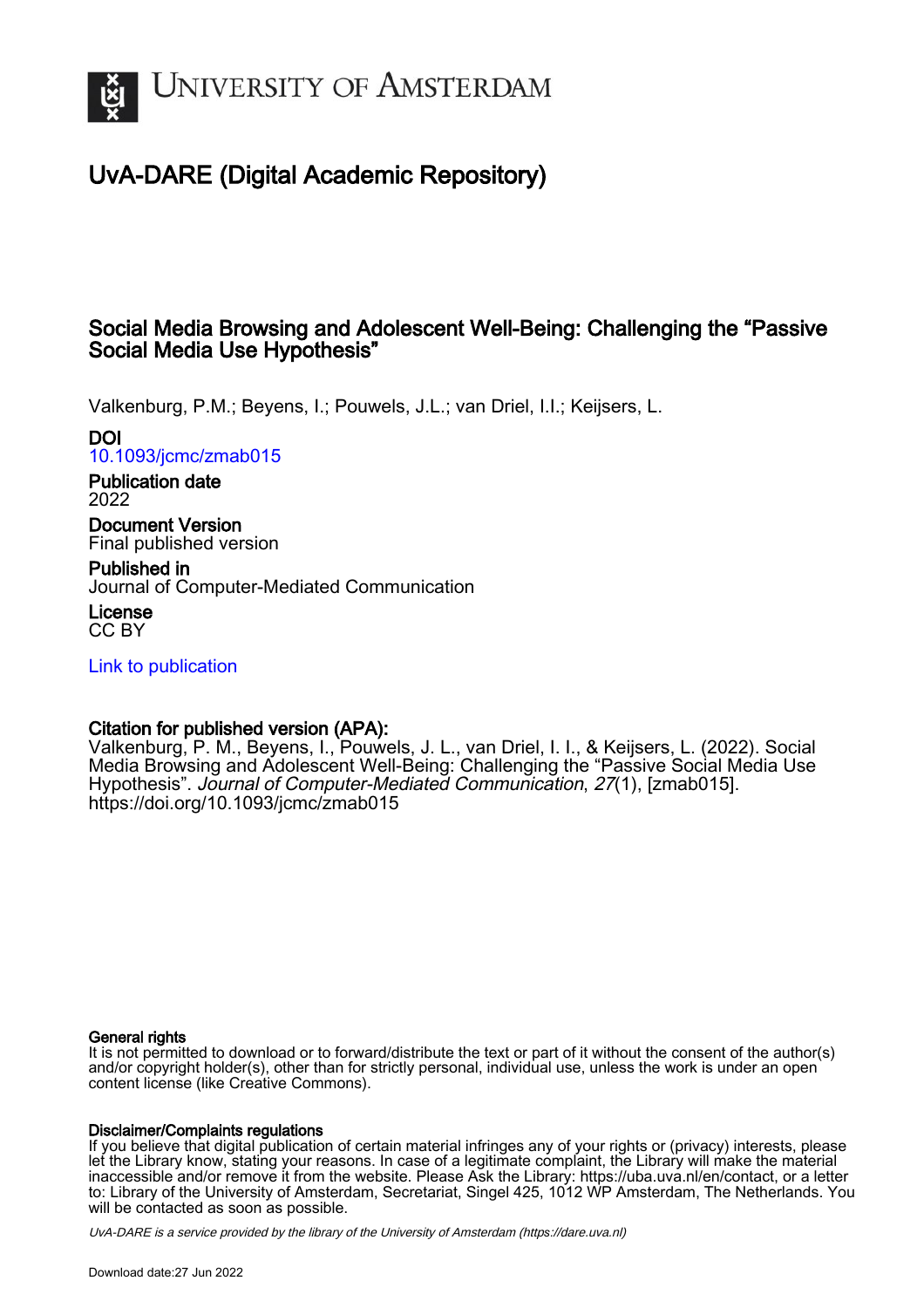# Social Media Browsing and Adolescent Well-Being: Challenging the "Passive Social Media Use Hypothesis"

Patti M. Valkenburg  $\bigcirc$  <sup>1</sup>, Ine Beyens  $\bigcirc$  <sup>1</sup>, J. Loes Pouwels<sup>1</sup>, Irene I. van Driel<sup>1</sup>, & Loes Keijsers<sup>2</sup>

<sup>1</sup>Amsterdam School of Communication Research, University of Amsterdam, The Netherlands <sup>2</sup>Department of Psychology, Education, and Child Studies, Erasmus University, The Netherlands

A recurring hypothesis in the literature is that "passive" social media use (browsing) leads to negative effects on well-being. This preregistered study investigated a rival hypothesis, which states that the effects of browsing on well-being depend on person-specific susceptibilities to envy, inspiration, and enjoyment. We conducted a three-week experience sampling study among 353 adolescents (13-15 years, 126 assessments per adolescent). Using an advanced  $N = 1$  method of analysis, we found sizeable heterogeneity in the associations of browsing with envy, inspiration, and enjoyment (e.g., for envy ranging from  $\beta=-.44$  to  $\beta=+.71$ ). The Passive Social Media Use Hypothesis was confirmed for 20% of adolescents and rejected for 80%. More adolescents with browsing-induced envy experienced negative effects on affective well-being (25%) than adolescents with no browsing-induced envy (13%). Conversely, more adolescents with browsing-induced enjoyment experienced positive effects on affective well-being (47%) than adolescents with no browsing-induced enjoyment (9%).

#### Lay Summary

'A recurrent question among academics is whether social media browsing negatively affects teens' well-being. Some scholars believe that this browsing can lead to envy and declines in well-being. Others think that it can also lead to inspiration and enjoyment, and to increases in well-being. To investigate which scholars are right, we asked 353 teens to report six times a day for a period of three weeks how often they had browsed Instagram and Snapchat in the past hour. Furthermore, we asked them how much envy, inspiration, and enjoyment they had experienced in that hour, and how well they felt at that moment. We found sizeable differences among teens in the effects of browsing on well-being at that moment. While one group of teens (20%) felt worse after browsing, another group (17%) felt better. More teens who had felt envy while browsing, experienced negative effects on well-being than teens who did not feel such envy while browsing. Conversely, more teens who had felt enjoyment while browsing, experienced positive effects on well-being than teens who had not felt such enjoyment.

Corresponding author: Patti M. Valkenburg; e-mail: p.m.valkenburg@uva.nl Editorial Record: First manuscript received on 8 January 2021; Revisions received on 4 November 2020; 12 May 2021; Accepted by Andrew Flanagin on 9 August 2021; Final manuscript received on 3 February 2021

Journal of Computer-Mediated Communication 00 (2021) 1-19 © The Author(s) 2021. Published by Oxford University Press on behalf of International Communication Association. This is an Open Access article distributed under the terms of the Creative Commons Attribution License (http://creativecommons.org/licenses/by/4.0/), which permits unrestricted reuse, distribution, and reproduction in any medium, provided the original work is properly cited.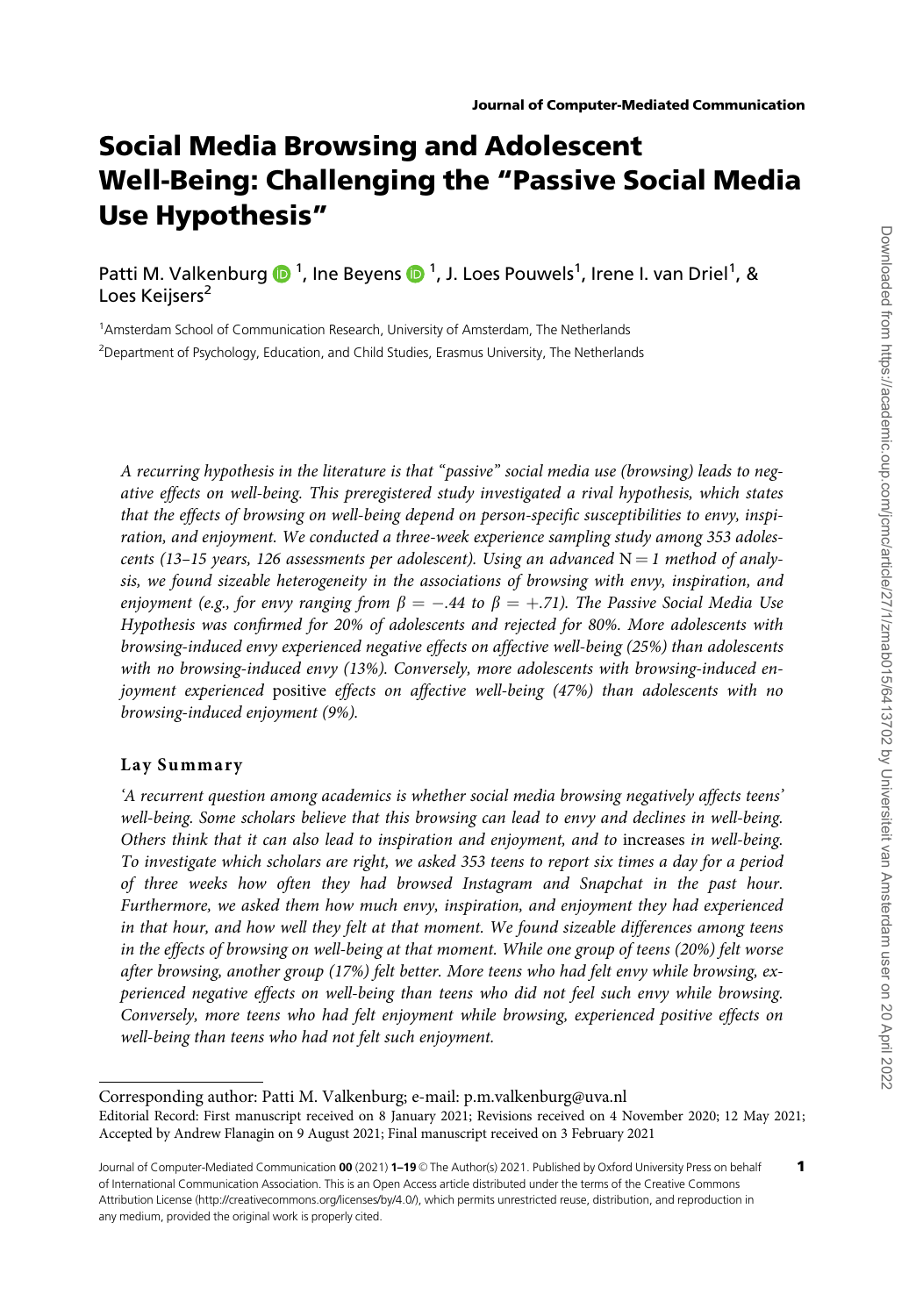#### Open Science Framework awards

#### **Commaterials**

The components of the research methodology needed to reproduce the reported procedure and analysis are publicly available for this article.

#### **Comparison** Open Data

Digitally shareable data necessary to reproduce the reported results are publicly available for this article.

#### **Preregistered**

Research design was preregistered.

The past decade has witnessed a burgeoning empirical literature into the relation of adolescents' social media (SM) use with indicators of well-being, such as life satisfaction [\(Orben et al., 2019](#page-18-0)), depressed mood ([Frison](#page-17-0) & [Eggermont, 2017\)](#page-17-0), or affective well-being ([Beyens et al., 2020\)](#page-16-0). In addition, several narrative reviews have attempted to integrate the results of these studies (e.g., [Dienlin & Johannes,](#page-16-0) [2020](#page-16-0); [Verduyn et al., 2017\)](#page-19-0). An important hypothesis forwarded in these reviews is that passive SM use may lead to decreases in well-being, because it induces upward social comparison and envy, whereas active SM use may elicit positive feedback and social connectedness, which subsequently lead to increases in well-being [\(Verduyn et al., 2017,](#page-19-0) [2020](#page-19-0)).

Although appealing at first sight, these opposite hypotheses for active and passive SM use create a dichotomy that has long been challenged by communication theories (e.g., [Hall, 1980](#page-17-0)). In fact, both selective exposure and media effects theories reject the notion of "passive" media use. These theories consider the reception of media messages as active, in the sense that individual recipients have autonomy over the way they select, process, and interpret media messages. These theories argue that (a) people can only attend to a limited number of media messages out of the constellation of messages that can potentially attract their attention, (b) they select media messages in response to psychological, social, and situational antecedents that differ from person to person, and (c) because only those messages they select have the potential to influence them, the effects of these messages also differ from person to person (for a review, see [Valkenburg et al., 2016\)](#page-19-0).

The Passive Social Media Use Hypothesis is not only theoretically disputable, but also difficult to verify empirically, at least among adolescents. Whereas several studies have indeed found small overall negative effects of browsing on well-being at the aggregate level (e.g., [Escobar-Viera et al., 2018](#page-17-0); [Orben & Przybylski, 2019](#page-18-0)), two recent studies adopting a person-specific within-person ( $N = 1$ ) approach suggest that the Passive Social Media Use Hypothesis only holds for a small subset of youth. In a first experience sampling (ESM) study by [Beyens et al. \(2020\)](#page-16-0), only 10% of adolescents experienced the hypothesized negative effect of passive use on affective well-being, whereas the remaining adolescents experienced no effect or even a positive effect. In a subsequent study, which was based on the same data set as used in the current study, [Beyens et al. \(2021\)](#page-16-0) found that among 11% of adolescents both active and passive use led to negative effects on affective well-being. Conversely, among 12% of adolescents both active and passive use led to positive effects on affective well-being. Perhaps most remarkable, though, was their finding that less than one percent of adolescents experienced the hypothesized positive effect of active use and the hypothesized negative effect of passive use on wellbeing.

The results of the two studies of [Beyens et al. \(2020](#page-16-0), [2021](#page-16-0)) concur with the observations from several authors who have recently criticized the active & passive dichotomy in SM research (e.g.,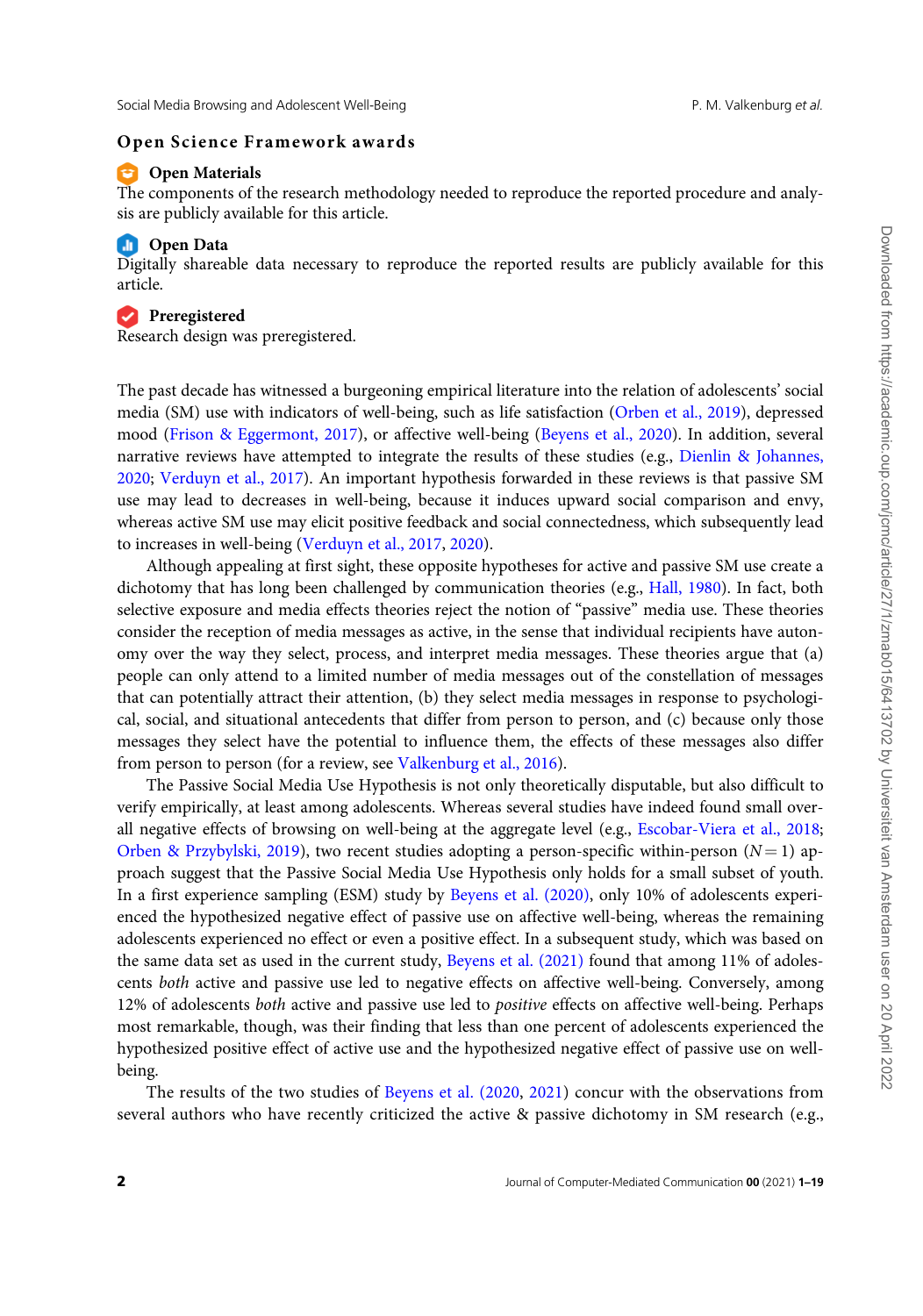[Bayer et al., 2020;](#page-16-0) [Ellison et al., 2020](#page-16-0); [Kross et al., 2020](#page-17-0); [Valkenburg et al., 2021\)](#page-19-0). The aim of the current study was to further build on the studies by Beyens et al., by focusing on the question why adolescents may respond differently to passive SM use, hereafter called browsing. To do so, we investigated a rival hypothesis, which argues that the positivity or negativity of the effects of browsing on well-being does not depend on passive SM use per se, but on person-specific susceptibilities to how SM messages are processed. In fact, we expected that three important mechanisms identified in earlier studies may lead to differential effects of browsing on well-being: envy, inspiration, and enjoyment ([Krasnova et al., 2015;](#page-17-0) [Meier et al., 2020](#page-17-0)). Specifically, we expected that some adolescents are more susceptible than others to the negative effects of browsing on well-being, because they experience more envy, less inspiration, and less enjoyment during browsing than their peers. Conversely, we expected that other adolescents are more susceptible to the positive effects of browsing on well-being, because they experience less envy, more inspiration, and more enjoyment during browsing than their peers.

To investigate our rival hypothesis, we conducted an ESM study among 353 middle adolescents (13–15 years), whom we surveyed six times a day for three weeks (126 measurements per person, 32,755 assessments in total). We investigated early and middle adolescents because this is the age group that is especially prone to envy and to situationally induced fluctuations in well-being [\(Maciejewski et al., 2015\)](#page-17-0). We focused on the two platforms that Dutch adolescents most often use for browsing: Instagram and Snapchat ([van Driel et al., 2019\)](#page-19-0). Although both platforms also afford private interactions, in this study we focused on their affordance to browse (semi-)public posts and stories of fellow users. Such (semi-)public posts and stories are subject to a "positivity bias" [\(Reinecke & Trepte, 2014,](#page-18-0) p. 95), the tendency of SM users to share more positive messages and emotions in (semi-)public SM interactions than in private SM interactions and in offline public interactions ([Reinecke & Trepte, 2014;](#page-18-0) [Waterloo et al., 2018\)](#page-19-0). Browsing such (semi-)public SM messages may provide adolescents with ample opportunity to experience envy, inspiration, and/or enjoyment.

Like most earlier ESM studies on SM use (e.g., [Bayer et al., 2018](#page-16-0); [Verduyn et al., 2015](#page-19-0); [Wenninger et al., 2019](#page-19-0)), we investigated affective well-being as the outcome, defined as an adolescent's current feelings of happiness (e.g., [Tov, 2018,](#page-18-0) hereafter called well-being). In addition, we focused solely on browsing, firstly because the two recent studies of [Beyens et al. \(2020](#page-16-0), [2021\)](#page-16-0) already compared the effects of both active and passive SM use on affective well-being, and secondly, because envy and inspiration, two of our investigated mechanisms, are hypothesized to be induced by browsing and not by active SM use. To capture adolescents' person-specific susceptibilities to the effects of browsing on envy, inspiration, enjoyment, and well-being, we employed Dynamic Structural Equation Modeling (DSEM), an advanced method of analysis that combines the strengths of  $N=1$  time-series analysis with multilevel and Structural Equation Modeling (Asparouhov, Hamaker, & Muthén, 2018).

### Social Media Browsing, Envy, and Well-Being

The Passive Social Media Use Hypothesis (e.g., [Verduyn et al., 2017\)](#page-19-0) is based on two successive mechanisms: It firstly assumes that browsing induces upward social comparison, which, subsequently, provokes envy. Envy is a painful and hostile emotion that arises when a person "lacks another's superior quality, achievement, or possession and either desires it or wishes that the other lacked it" [\(Parrott &](#page-18-0) [Smith, 1993](#page-18-0), p. 908). In some SM studies, a distinction is made between benign and malicious envy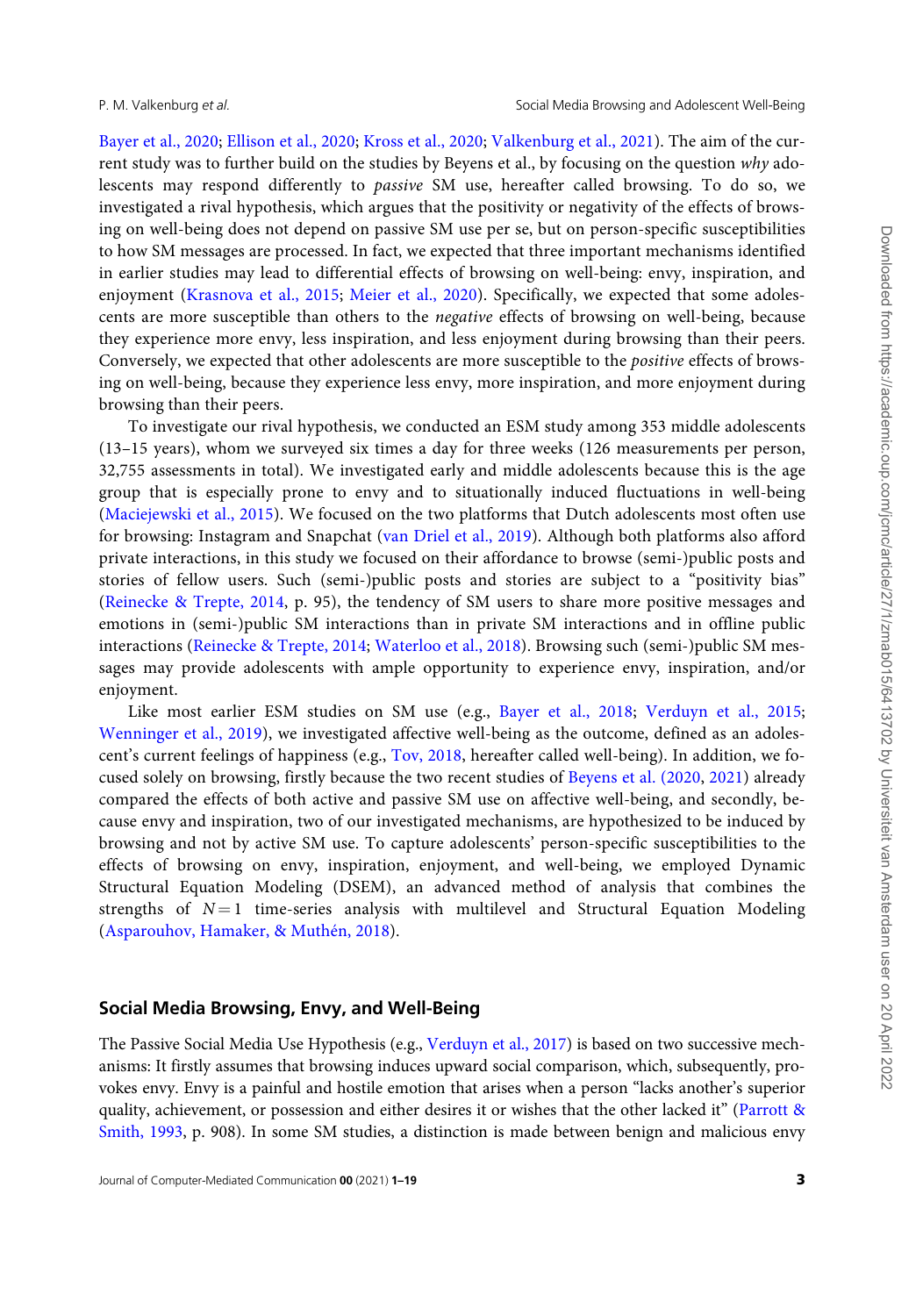(e.g., [Meier et al., 2020](#page-17-0); [Wu & Srite, 2021\)](#page-19-0), while others have focused only on malicious envy (e.g., [Lin](#page-17-0) [et al., 2018](#page-17-0)). Whereas benign envy motivates us to try to achieve similar achievements or possessions as the person we envy, malicious envy makes us wish that the envied person lacks or does not deserve these achievements or possessions [\(van de Ven et al., 2009](#page-19-0)). Because benign envy is strongly correlated with inspiration (e.g., [Meier et al., 2020](#page-17-0)), and because our aim was to compare the effects of SMinduced envy on well-being with those of SM-induced inspiration and enjoyment, we focused on malicious envy, hereafter simply called envy.

Some studies have investigated the indirect effect of browsing on envy, via upward social comparison. Most of these studies have yielded a positive indirect effect, meaning that browsing elicited upward comparison, which in turn resulted in envy (e.g., [Noon](#page-18-0) [& Meier, 2019\)](#page-18-0). Other studies have (only or also) examined the *direct* association of browsing with envy, yielding a nonsignificant (e.g., [Scherr et al.,](#page-18-0) [2019\)](#page-18-0) or a positive effect (e.g., [Wang et al., 2019\)](#page-19-0) of browsing on envy. In the current study, we also focused on the direct effects of browsing on envy, which allowed us to compare these effects with those on inspiration and enjoyment, which do not necessarily result from social comparison.

A possible explanation for the mixed findings in earlier studies into the effects of browsing on envy may be that many prior studies have used suboptimal methods of analysis to establish these effects. Most of these studies, including our own early work, have investigated the overall betweenperson associations of browsing with envy (e.g., do frequent browsers report less envy than infrequent browsers). However, such between-person methods of analysis overlook an important proposition of media effects theories, namely that media effects are conceptualized as intra-individual changes in cognitions, emotions, or behavior within persons as a result of their media use [\(Valkenburg et al., 2016\)](#page-19-0). Therefore, the effects of browsing on envy (and any other outcome) could best be investigated by identifying potential changes within persons due to their browsing.

In adjacent disciplines, it has been recognized for quite a while that changes due to individuals' interactions with their environment should be conceptualized as an idiographic process, that is, a within-person process that differs across individuals ([Lerner](#page-17-0) [& Lerner, 2019](#page-17-0); [Molenaar, 2004](#page-17-0)). Just like in media effects research, in these disciplines it has long been assumed that nomothetic (i.e., aggregate between-person) results are generalizable to idiographic (i.e., person-specific within-person) results. However, more recently, it has been demonstrated that this assumption is only valid under two very strict conditions that are highly improbable in the social sciences (for a discussion of these conditions, see [Molenaar, 2004](#page-17-0); [Molenaar](#page-18-0) [& Campbell, 2009\)](#page-18-0). It is therefore likely that the personspecific within-person associations of browsing with envy and/or well-being are unrelated to or even opposite to their analogue between-person associations. However, because the effects of SM involve within-person changes, they should preferably be investigated by idiographic methods of analysis (cf. [Molenaar & Campbell, 2009](#page-18-0)).

Investigating the idiographic associations of browsing with envy is consistent with theories of envy [\(Cohen-Charash, 2009](#page-16-0)), which argue that some individuals may experience no or little envy during or after an envy-inducing experience, whereas others may experience much envy during or after the same experience. It is also consistent with recent media effects studies that adopted an idiographic approach, which have demonstrated that the effect of browsing on well-being differs strongly from adolescent to adolescent [\(Beyens et al., 2020](#page-16-0), [2021](#page-16-0)). Based on envy theory [\(Cohen-Charash, 2009](#page-16-0)) and these earlier results, it is conceivable that the association of browsing with envy also differs considerably from adolescent to adolescent. Therefore, we investigated the following research question:

(RQ1). To what extent does the within-person association of adolescents' browsing in the past hour with envy in that hour differ from adolescent to adolescent?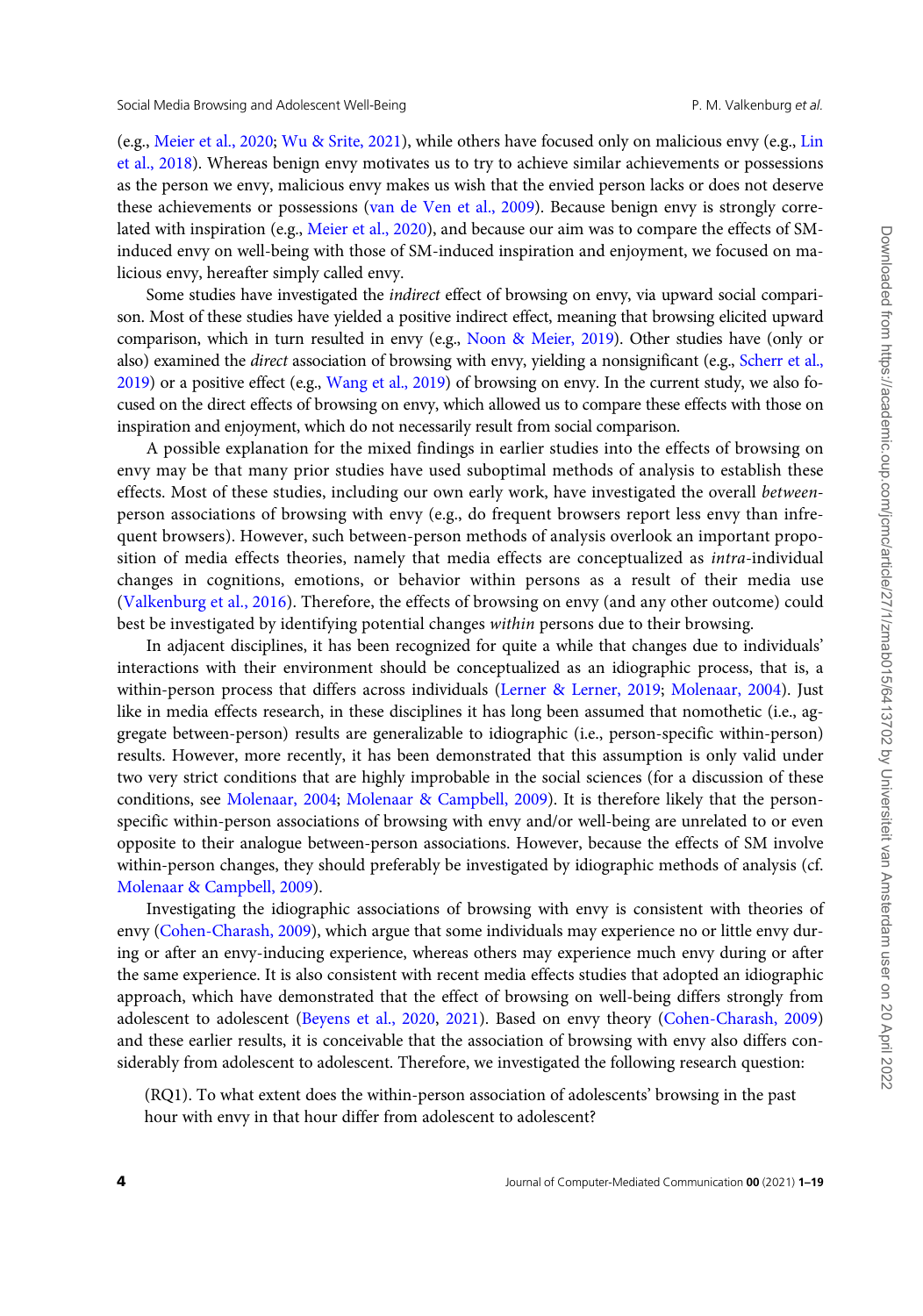While the Passive Social Media Use Hypothesis assumes that passive SM use leads to decreases in well-being, our rival hypothesis argues that the effects of browsing on well-being depend on personspecific susceptibilities to SM-induced envy. Based on this hypothesis, we expected that especially adolescents who are susceptible to envy while browsing experience negative effects on well-being. Moreover, while envy can be situationally induced during browsing, it has also been conceptualized as a relatively stable disposition that differs across individuals ([Smith](#page-18-0) [& Kim, 2007\)](#page-18-0). Based on situational ([Cohen-Charash, 2009](#page-16-0)) and dispositional theories of envy ([Smith & Kim, 2007](#page-18-0)), it is therefore possible that the person-specific within-person effects of browsing on well-being do not only depend on differences in SM-induced envy but also on differences in dispositional envy:

(H1). Adolescents with SM-induced envy (H1a) or higher dispositional envy (H1b) experience more negative within-person effects of browsing on well-being than adolescents without SM-induced envy or lower dispositional envy.

#### Social Media Browsing, Inspiration, Enjoyment, and Well-Being

Although the conclusions of most reviews confirm the Passive Social Media Use Hypothesis, several recent studies have demonstrated that browsing cannot only lead to envy, but also to inspiration [\(Meier et al., 2020\)](#page-17-0) and enjoyment ([Krasnova et al., 2015\)](#page-17-0), which can both lead to positive rather than negative effects on well-being ([Meier et al., 2020](#page-17-0); [Schueller](#page-18-0) [& Seligman, 2010\)](#page-18-0). In fact, SM-induced inspiration and enjoyment seem to be at least as common as SM-induced envy. For example, [Krasnova](#page-17-0) [et al. \(2015\)](#page-17-0) found that college-aged Facebook users experienced more positive than negative emotions in response to the self-presentation of their Facebook friends: About 25% experienced envy in response to these self-presentations, whereas about half of them experienced pleasure and enjoyment, and another 6% inspiration and admiration. It is therefore surprising that the literature on the effects of browsing on inspiration and enjoyment is so much scarcer than that on envy.

Inspiration is an experience of enthusiasm that is often evoked spontaneously by someone or something, and which may elicit a moment of clarity or a sudden insight ([Thrash et al., 2014](#page-18-0)). Although inspiration is not universally regarded as an emotion, it does involve emotions such as admiration and awe [\(Thrash et al., 2014\)](#page-18-0). Because inspiration is included in the Positive and Negative Affect Scale (PANAS, [Watson et al., 1988\)](#page-19-0), it is assumed to fluctuate within persons. Although enjoy-ment is also not universally viewed as an emotion, in our study we follow [Ekman \(1992\)](#page-16-0), who considers enjoyment as one of the seven basic emotions. Based on [Vorderer et al. \(2004\)](#page-19-0), we define enjoyment as a pleasurable emotional response to an enjoyment-inducing message.

Like envy, inspiration ([Thrash et al., 2014\)](#page-18-0) and enjoyment [\(Watson et al., 1988](#page-19-0)) can be situationally induced as well as dispositional, and both types of inspiration and enjoyment can differ across individuals. It is therefore conceivable that the effects of browsing on inspiration and enjoyment differ from adolescent to adolescent, meaning that some adolescents experience more inspiration or enjoyment during browsing than other adolescents do. Moreover, it is likely that the effects of browsing on well-being differ for adolescents who vary in SM-induced and dispositional inspiration and enjoyment. Therefore, for both inspiration and enjoyment, we investigated the same research question and hypothesis as we did for envy:

(RQ2). To what extent do the within-person associations of adolescents' browsing in the past hour with inspiration (RQ2a) and enjoyment in that hour (RQ2b) differ from adolescent to adolescent?

(H2). Adolescents with SM-induced inspiration (H2a) or SM-induced enjoyment (H2b) and with higher dispositional inspiration (H2c) or higher dispositional enjoyment (H2d)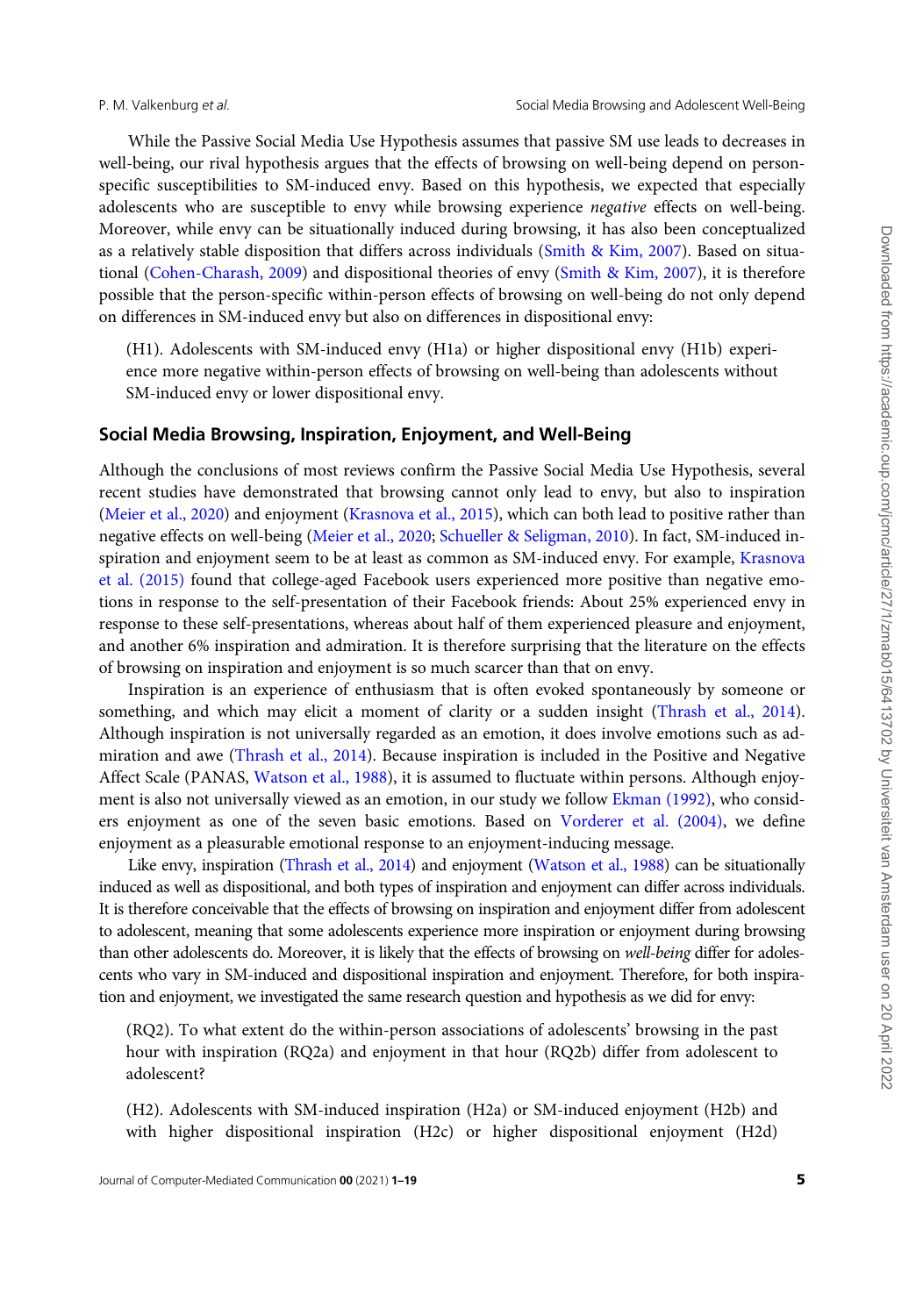experience more positive within-person effects of browsing on well-being than adolescents without SM-induced inspiration or enjoyment and lower dispositional inspiration or enjoyment.

### Method

This preregistered [\(https://osf.io/eahrx/](https://osf.io/eahrx/)) ESM study is part of a larger project on the psychosocial consequences of SM use for adolescents. It is based on a three-week ESM wave of this project, which was fielded in December 2019. It builds upon an earlier study by [Beyens et al. \(2021\),](#page-16-0) which used data of the same ESM wave. [Beyens et al. \(2021\)](#page-16-0) already demonstrated sizeable heterogeneity in the within-person effects of browsing (i.e., named passive public SM use) on well-being. The current ESM study extends that of [Beyens et al. \(2021\)](#page-16-0) in that it focuses on the person-specific effects of browsing on envy, inspiration, and enjoyment. Moreover, it investigates to what extent the person-specific effects of browsing on well-being could be explained by SM-induced and dispositional envy, inspiration, and enjoyment.

#### Data Availability

The data set underlying this study is available at Figshare:<https://doi.org/10.21942/uva.13547441>.

#### Participants

The sample of this study consisted of 353 Instagram and/or Snapchat users (58% girls,  $M_{\text{age}} = 14.11$ ,  $SD = 0.68$ ) from a large secondary school in the southern part of the Netherlands. The initial sample consisted of 387 early and middle adolescents. Because the current study focused on the effects of Instagram and Snapchat browsing, it only included the 92% of adolescents who used these platforms more than once a week. For more details about the sample and its representativeness, see [Beyens et al.](#page-16-0) [\(2021\).](#page-16-0)

#### Sampling Scheme and Compliance

In total, participants received 126 ESM surveys (i.e., 21 days \* 6 assessments a day) at random time points within fixed intervals. Our notification scheme with the response windows is uploaded on the Open Science Framework (OSF;<https://osf.io/tbdjq/>). On average, participants completed 92.79 ESM surveys (SD = 22.59). We reached a compliance rate of 74%, which is high in comparison with previous ESM studies among adolescents ([van Roekel et al., 2019](#page-19-0)). For more details about our procedure, monitoring and incentives plan, a priori power analyses, and methods of analysis, see [Supplement 1](https://academic.oup.com/jcmc/article-lookup/doi/10.1093/jcmc/zmab015#supplementary-data) and [Beyens et al. \(2021\)](#page-16-0).

### Measures

#### Browsing

Browsing was measured by the following two items: "How much time in the past hour have you spent viewing posts/stories of others on Instagram?" and "viewing stories of others on Snapchat?". Response options ranged from 0 to 60 min, with 1-minute intervals.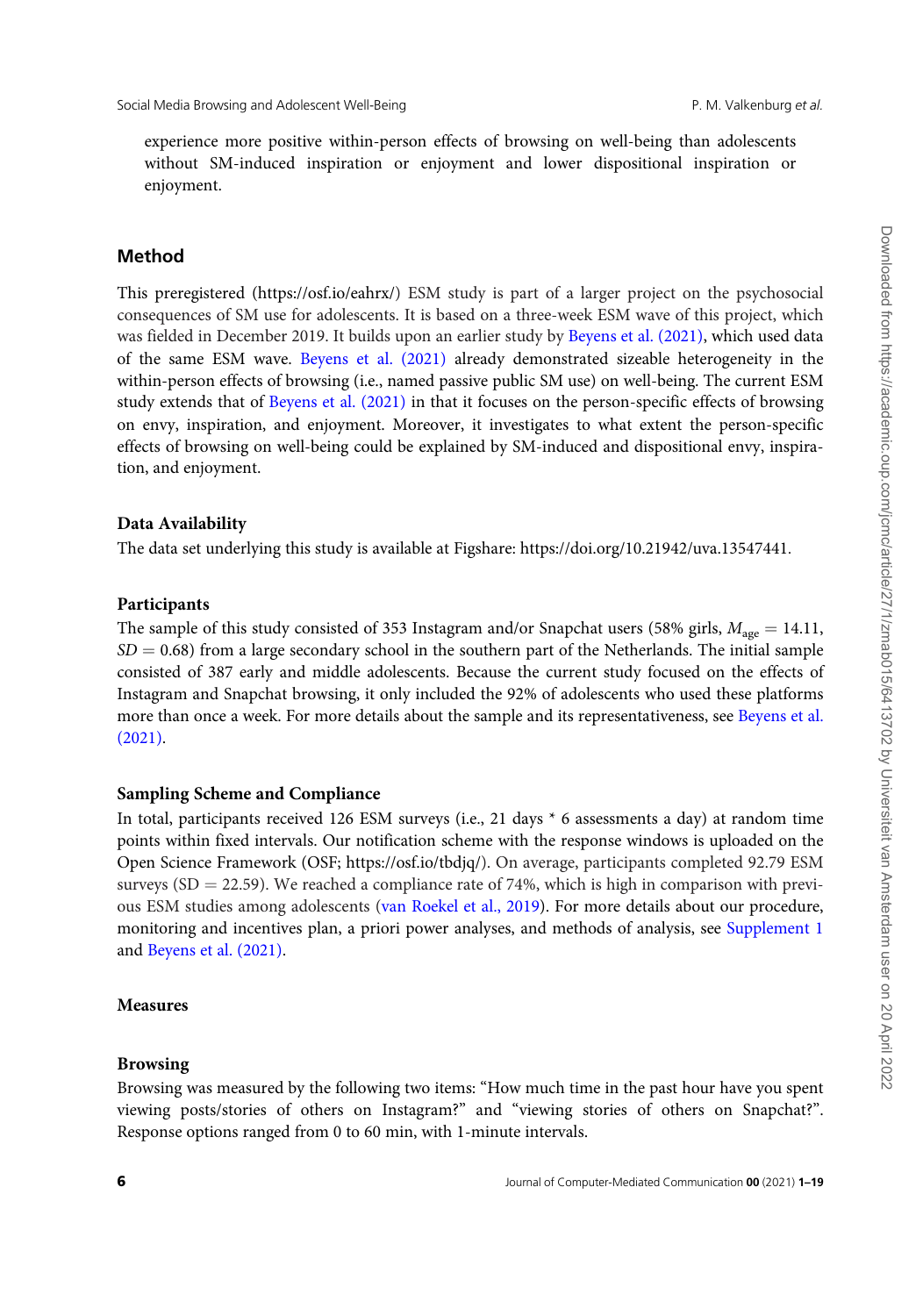#### Well-being

In each ESM survey, adolescents were asked to respond to the question "How happy do you feel right now?" using a 7-point scale ranging from 0 (not at all) to 6 (completely) with 3 (a little) as the midpoint. This single item has been reliably used in previous ESM studies and has high convergent validity [\(Beyens et al., 2020\)](#page-16-0).

#### Envy, inspiration, and enjoyment

Envy, inspiration, and enjoyment were measured with the following three items: "How jealous of someone did you feel in the past hour?" "How inspired by someone did you feel in the past hour?" and "How much did you like what you did in the past hour?". For each item, we used a 7-point scale ranging from 0 (not at all) to 6 (completely), with 3 (a little) as the midpoint. SM-induced envy, inspiration, and enjoyment were operationalized as the person-specific associations of browsing with envy, inspiration, and enjoyment. Dispositional envy, inspiration, and enjoyment were operationalized as the latent person means of the 126 ESM assessments. Emotions like envy and enjoyment are typically fleeting, and therefore especially prone to recall bias [\(Diener, 1990](#page-16-0)). Therefore, investigating the average of momentary measures of these emotions may be more reliable and valid than one-shot trait sur-vey measures ([Fleeson, 2001](#page-17-0)).

In everyday Dutch language, no distinction is made between envy and jealousy, and certainly not among middle adolescents (cf. [Lennarz et al., 2017](#page-17-0)). Moreover, even in the top Dutch dictionary (Van Dale), envy and jealousy are treated as synonyms. We therefore used the Dutch term for jealousy to measure envy because this term is more ubiquitously used, and certainly in the context of SM browsing.

#### Method of Analysis

We employed Dynamic Structural Equation Modeling (DSEM) for intensive longitudinal data in Mplus Version 8.4 [\(Asparouhov et al., 2018\)](#page-16-0). We first ran a concurrent DSEM model (Model 1) to investigate person-specific differences in SM-induced envy, inspiration, and enjoyment. At the withinperson level of this model, we modeled envy, inspiration, and enjoyment as the outcomes, and browsing as the time-varying covariate (i.e., predictor). At the between-person level, we investigated the associations between the latent person means of browsing with the latent person means of envy, inspiration, and enjoyment. In addition, we added random slopes to investigate whether the personspecific within-person associations of browsing with envy, inspiration, and enjoyment would differ across adolescents (to investigate RQ1 and RQ2).

In a second DSEM model (Model 2), we modeled well-being as the outcome, controlled for the autoregressive effect of well-being, and predicted by browsing as the time-varying covariate. To investigate the extent to which the person-specific effects of browsing on well-being depend on adolescents' SM-induced envy, inspiration, and enjoyment (H1a, H2a, H2b) and their dispositional envy, inspiration, and enjoyment (H1b, H2c, H2d), we included adolescents' SM-induced envy, inspiration, and enjoyment (i.e., the person-specific slopes of model 1), as well as their dispositional envy, inspiration, and enjoyment (i.e., person-mean scores) as time-invariant covariates of the person-specific effects of browsing on well-being. A more elaborate description of our analyses, including our inference criteria for our within- and between-person effects, can be found in our preregistration and [Supplement 1](https://academic.oup.com/jcmc/article-lookup/doi/10.1093/jcmc/zmab015#supplementary-data).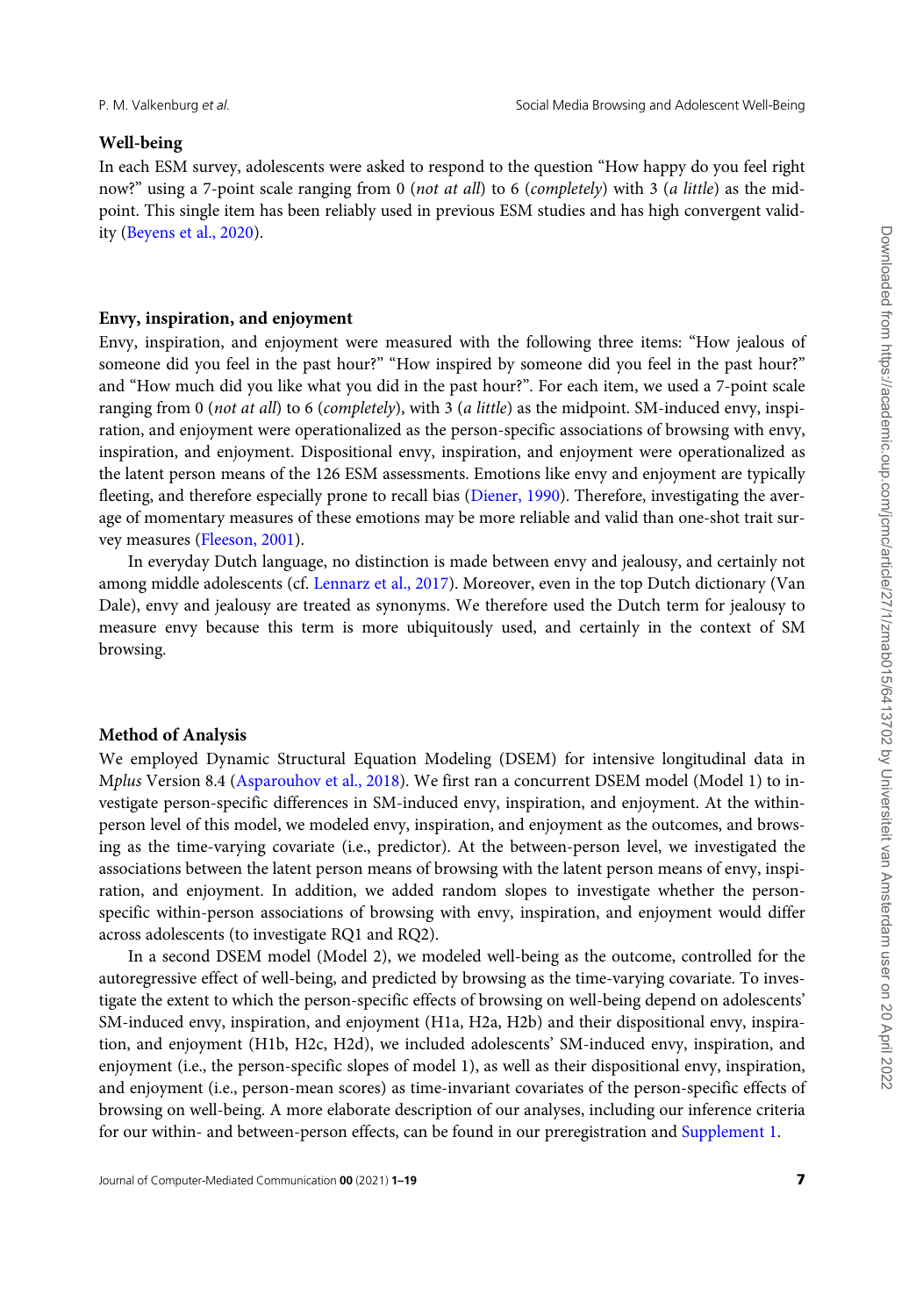#### Results

#### Descriptives and Correlations

The range, means, standard deviations, within-person, between-person, and intraclass correlations of all variables in the study are included in [Supplement 2](https://academic.oup.com/jcmc/article-lookup/doi/10.1093/jcmc/zmab015#supplementary-data). As the Table in Supplement 2 shows, the means for envy and inspiration were around 1.00 (range 0–6) and those for enjoyment and wellbeing around 4.00 (range 0–6). Enjoyment was the most common emotion among participants. During 94% of all ESM observations, adolescents experienced some enjoyment (rating  $> 1$ ), during 30% some envy, and during 33% some inspiration.

At both the between- and within-person level, browsing was positively associated with envy (b:  $r = .40$ , w:  $r = .09$ ) and inspiration (b:  $r = .38$ , w:  $r = .08$ ), but not with enjoyment (b:  $r =$  $-0.09$ , w:  $r = 0.01$ ). Contrary to expectations, envy and inspiration were positively related at both the between-  $(r = .86)$  and within-person level  $(r = .40)$ . Finally, enjoyment was negatively associated with envy at the between- and within-person level (b:  $r = -.26$ ; w:  $r = -.07$ ), and negatively associated with inspiration at the between-person level ( $r = -.16$ ), but positively at the withinperson level  $(r = .07)$ .

#### Investigating Person-Specific Effects (RQ1 and RQ2)

Our first DSEM model, with envy, inspiration, and enjoyment as the outcomes and browsing as the predictor converged well before 5,000 iterations: The Potential Scale Reduction (PSR) value was close to 1 (PSR  $=$  1.001). [Table 1](#page-9-0) presents the results of the DSEM analysis. Our first and second research question asked to what extent the within-person effects of browsing on envy, inspiration, and enjoyment would differ from adolescent to adolescent. The significant random effects of browsing on envy, inspiration, and enjoyment revealed striking differences in person-specific effects. As [Figure 1](#page-10-0) shows, the person-specific standardized effects (betas) ranged from  $\beta = -.44$  to  $\beta = +.71$ for envy, from  $\beta = -.45$  to  $\beta = +.67$  for inspiration, and from  $\beta = -.16$  to  $\beta = +.20$  for enjoyment.

#### Explaining Person-Specific Effects (H1 and H2)

Our second DSEM model also converged well before 5,000 iterations (PSR  $=$  1.005). [Table 2](#page-11-0) summarizes the results of the DSEM analysis with well-being as the outcome, browsing as the predictor, and SM-induced and dispositional envy, inspiration, and enjoyment as the six hypothesized timeinvariant moderators. As [Table 2](#page-11-0) shows, our second DSEM model yielded a negative between-person association of browsing with well-being ( $\beta = -.12$ ), as has already been reported in [Beyens et al.](#page-16-0) [\(2021\).](#page-16-0) This association meant that adolescents who spent more time on browsing than their peers across the three weeks, reported lower average levels of well-being than these peers.

The model did not yield an overall within-person effect of browsing on well-being ( $\beta = -.004$ ), which was also already reported in [\(Beyens et al., 2021\)](#page-16-0). This latter result meant that, overall, the time adolescents spent on browsing in the previous hour did not lead to increases or decreases in momentary well-being (compared to their average level of well-being). However, the significant random effect indicated that the effect of browsing on well-being differed considerably from adolescent to adolescent. The person-specific effects of browsing on well-being ranged from  $\beta = -.17$  to  $\beta = +.27$  (see [Figure 2,](#page-12-0) lower left histogram). Expressed in percentages (based on our preregistered inference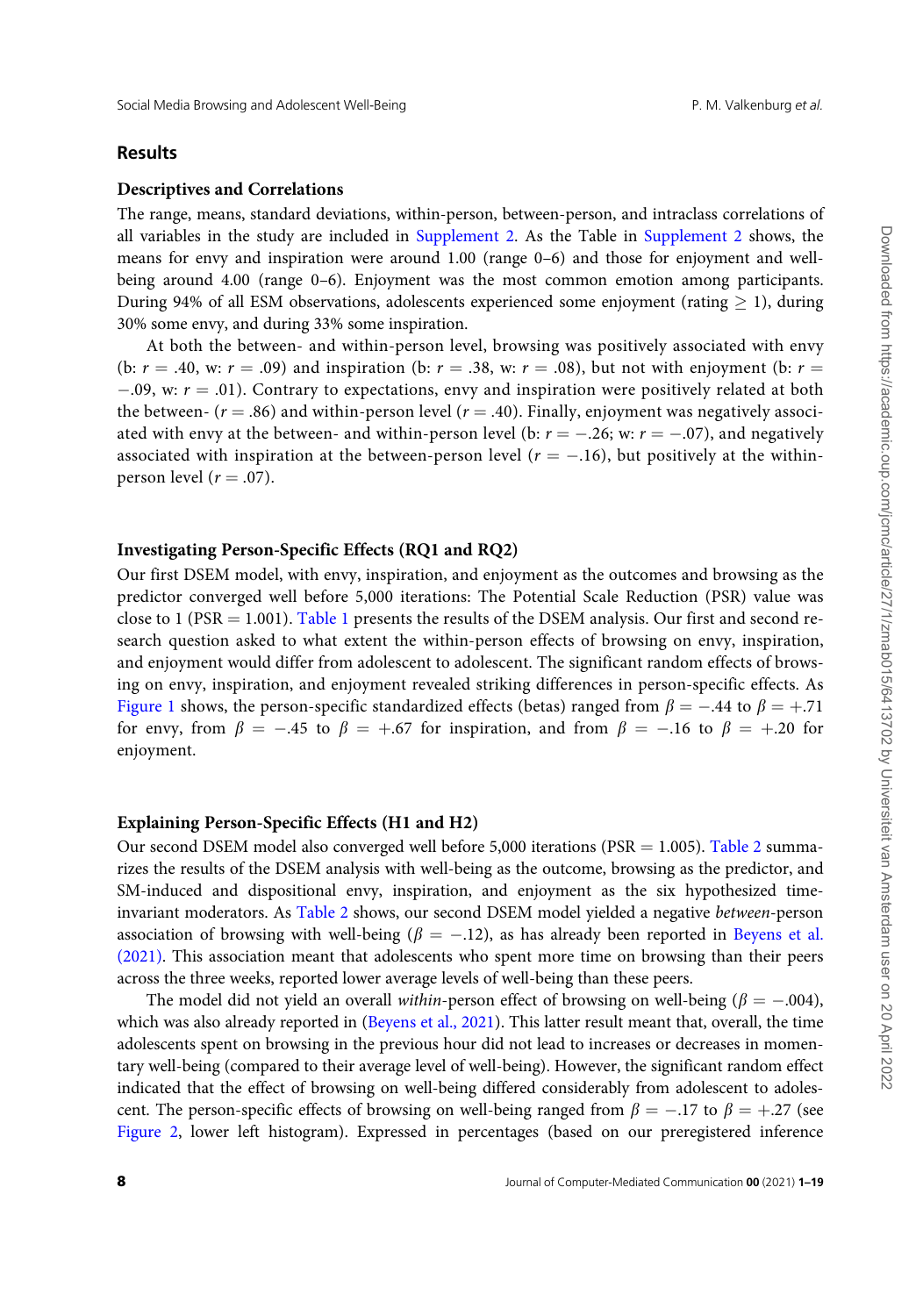<span id="page-9-0"></span>

|  |  |  |  | Table 1 Main Outcomes DSEM Model of Browsing With Envy, Inspiration, and Enjoyment |  |
|--|--|--|--|------------------------------------------------------------------------------------|--|
|--|--|--|--|------------------------------------------------------------------------------------|--|

| Envy: Fixed effects                                                | $\boldsymbol{b}$ | $\beta$ | $\mathcal{P}$    | 95% CI                        |
|--------------------------------------------------------------------|------------------|---------|------------------|-------------------------------|
| Within-person effect<br>Browsing $\rightarrow$ Envy (= SM-I. envy) | .103             | .079    | .000             | [.063, .096]                  |
| Between-person associations                                        |                  |         |                  |                               |
| Browsing & Disp. Envy                                              | .327             | .411    | .000             | [.316, .496]                  |
| Browsing & SM-I. envy                                              | .000             | $-.003$ | .484             | $[-.124, .120]$               |
| Disp. envy & SM-I. envy                                            | .012             | .050    | .222             | $[-.075, .177]$               |
| Envy: Random effects                                               | $\sigma^2$       |         | $\boldsymbol{p}$ | 95% CI                        |
| Browsing $\rightarrow$ Envy (RQ1)                                  | 0.056            |         | .000             | $[0.044, 0.072]$ <sup>a</sup> |
| Inspiration: Fixed effects                                         | $\boldsymbol{b}$ | $\beta$ | $\dot{p}$        | 95% CI                        |
| Within-person effect                                               |                  |         |                  |                               |
| Browsing $\rightarrow$ Inspiration (= SM-I. inspiration)           | .113             | .081    | .000             | [.064, .098]                  |
| Between-person associations                                        |                  |         |                  |                               |
| Browsing & Disp. Inspiration                                       | .330             | .388    | .000             | [.293, .476]                  |
| Browsing & SM-I. inspiration                                       | $-.007$          | $-.035$ | .286             | $[-.157, .089]$               |
| Disp. inspiration & SM-I. inspiration                              | .003             | .013    | .421             | $[-.112, .144]$               |
| Inspiration: Random effects                                        | $\sigma^2$       |         | $\boldsymbol{p}$ | 95% CI                        |
| Browsing $\rightarrow$ Inspiration (RQ2a)                          | 0.063            |         | .000             | $[0.048, 0.080]^a$            |
| Enjoyment: Fixed effects                                           | b                | $\beta$ | $\boldsymbol{p}$ | 95% CI                        |
| Within-person effect                                               |                  |         |                  |                               |
| Browsing $\rightarrow$ Enjoyment (SM-I. enjoyment)                 | .023             | .013    | .045             | $[-.002, .028]$               |
| Between-person associations                                        |                  |         |                  |                               |
| Browsing & Disp. Enjoyment                                         | $-.061$          | $-.094$ | .042             | $[-.200, .013]$               |
| Browsing & SM-I. enjoyment                                         | $-.003$          | $-.026$ | .362             | $[-.172, .121]$               |
| Disp. enjoyment & SM-I. enjoyment                                  | $-.019$          | $-.138$ | .074             | $[-.310, .052]$               |
| Enjoyment: Random effects                                          | $\sigma^2$       |         | $\boldsymbol{p}$ | 95% CI                        |
| Browsing $\rightarrow$ Enjoyment (RQ2b)                            | 0.027            |         | .000             | $[0.018, 0.040]$ <sup>a</sup> |
| Other between-person associations                                  | $\boldsymbol{b}$ | $\beta$ | $\mathcal{P}$    | 95% CI                        |
| SM-I. envy & SM-I. inspiration                                     | .043             | .723    | .000             | [.609, .814]                  |
| SM-I. envy & SM-I. enjoyment                                       | $-.009$          | $-.227$ | .025             | $[-.434, .000]$               |
| SM-I. enjoyment & SM-I. inspiration                                | .000             | $-.001$ | .497             | $[-.230, .230]$               |

Notes: bs are unstandardized and  $\beta$ s are standardized betas;  $p$ -values are one-tailed Bayesian  $p$ -values [\(McNeish](#page-17-0) & [Hamaker, 2020](#page-17-0)); Significant effects are depicted in bold;  $SM-I = SM$ -induced; Disp.=Dispositional.

<sup>a</sup>The 95% Credible Interval of the variances around the within-person effect of browsing on envy, inspiration, and enjoyment signifies that these effects differed among adolescents.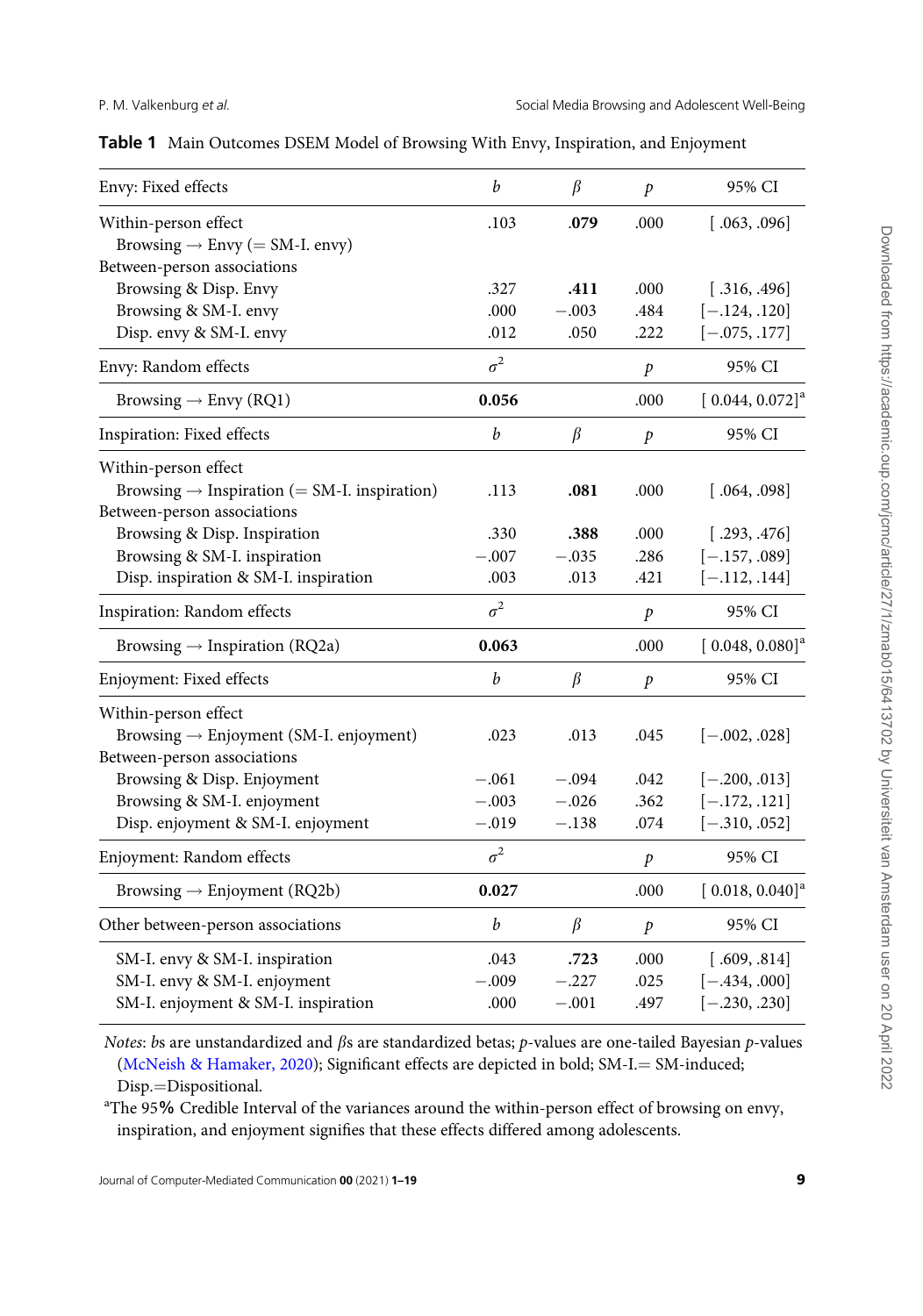<span id="page-10-0"></span>Social Media Browsing and Adolescent Well-Being P. M. Valkenburg et al.



Figure 1 The ranges of the person-specific effect sizes of browsing on envy, inspiration, and enjoyment.

Notes. The y-axes represent the number of adolescents; the x-axes represent the person-specific effect sizes of browsing on envy, inspiration, and enjoyment, which ranged from  $\beta=-.44$  to  $\beta=+.71$  for envy (upper left plot), from  $\beta=-.45$ to  $\beta = +.67$  for inspiration (upper right plot), and from  $\beta = -.16$  to  $\beta = +.20$  for enjoyment (bottom plot). The vertical black lines are the average within-person effects of browsing on envy ( $\beta = .08$ ), inspiration ( $\beta = .08$ ), and enjoyment ( $\beta$  $= .01$ ).

criteria, see Supplement 1), we found that 20% of adolescents experienced a negative effect of browsing on well-being (i.e.,  $\beta < -0.05$ ), whereas another 17% experienced a positive effect (i.e.,  $\beta > .05$ ).

Our first and second hypotheses predicted that the person-specific effects of browsing on wellbeing would be more negative for adolescents with SM-induced envy (H1a) or higher dispositional envy (H1b), and more positive for adolescents with SM-induced inspiration (H2a) and enjoyment (H2b), and for adolescents with higher dispositional inspiration (H2c) or enjoyment (H2d). These hypotheses were partly supported. Contrary to hypotheses H1b, H2c, and H2d, dispositional envy, dispositional inspiration, and dispositional enjoyment could not explain the differences in personspecific effects of browsing on well-being, and neither could SM-induced inspiration (H2a). This meant that the effects of browsing on well-being did not depend on adolescents' trait-like envy, inspiration, and enjoyment, and neither on SM-induced inspiration.

The effects of browsing on well-being could be explained by *SM-induced* envy (H1a,  $\beta = -.13$ ) and SM-induced enjoyment (H2b,  $\beta = .43$ ). Although the credibility intervals for the moderating effect of SM-induced envy contained zero, the effect size was below the  $\beta \leq -.10$  threshold, and, therefore, according to our preregistered inference criteria, we interpreted it as a negative association. Doing so enabled us to compare the small moderating effect of SM-induced envy with the strong one of SM-induced enjoyment. As [Figure 2](#page-12-0) shows, more adolescents with SM-induced envy (i.e., a person-specific within-person effect of  $\beta = 0.05$  or stronger) experienced negative effects of browsing on well-being (25%, see upper right plot) than adolescents without SM-induced envy (13%, see upper left plot). Conversely, more adolescents with SM-induced enjoyment experienced positive effects of browsing on well-being (47%, lower right plot) than adolescents without SM-induced enjoyment (9%, lower middle plot).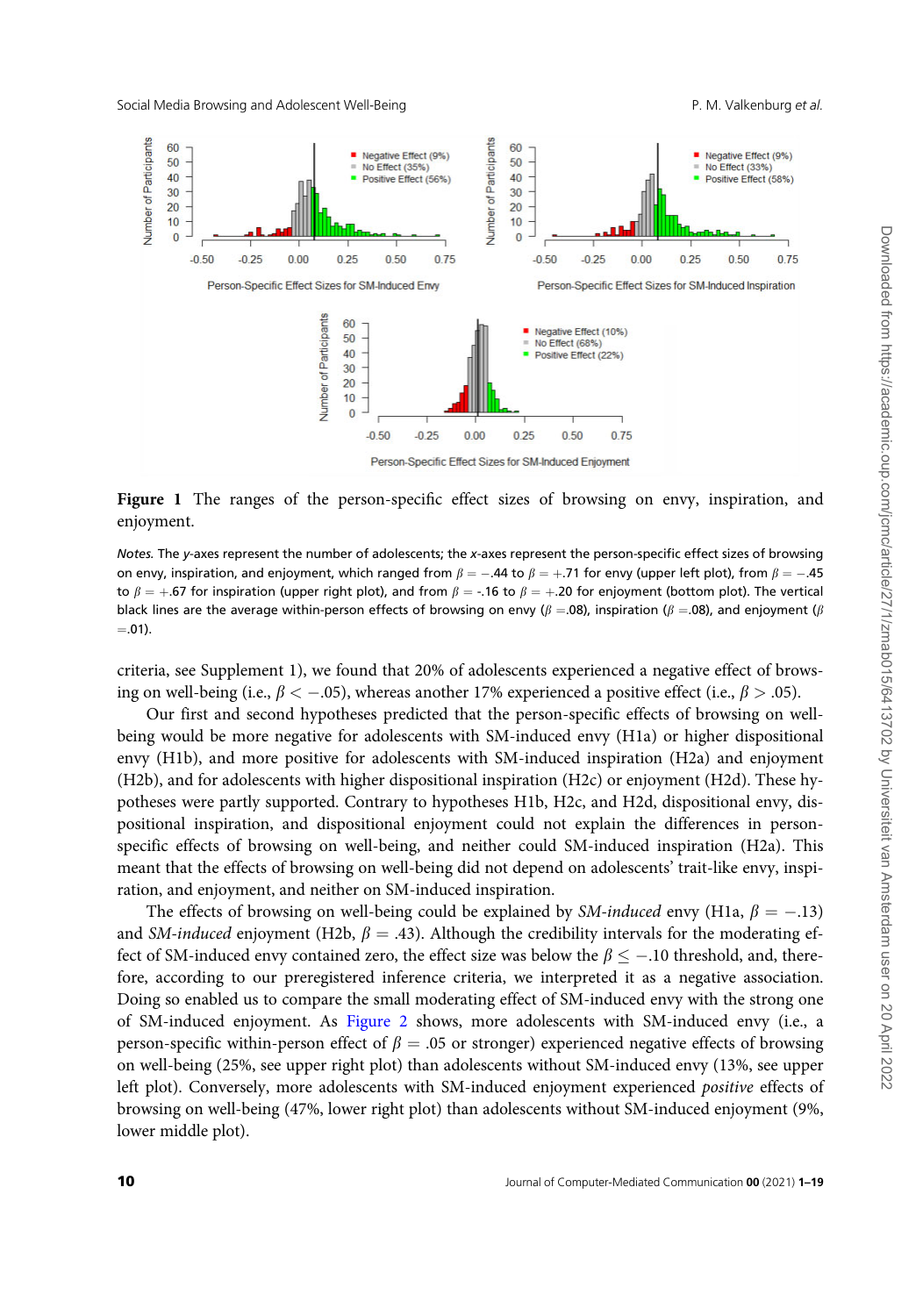| Fixed effects                                       | b          | $\beta$ | $\mathcal{P}$ | 95% CI                        |
|-----------------------------------------------------|------------|---------|---------------|-------------------------------|
| Within-person effects                               |            |         |               |                               |
| Browsing $\rightarrow$ Well-being (Beta)            | $-.007$    | $-.004$ | .319          | $[-.018, .012]$               |
| Well-Being $(t-1) \rightarrow$ Well-being (t) (Phi) | .278       | .278    | .000          | [.264, .293]                  |
| Between-person associations                         |            |         |               |                               |
| Browsing & Well-being                               | $-.101$    | $-.119$ | .013          | $[-.228, -.013]$              |
| Beta & SM-I. envy (H1a)                             | $-.002$    | $-.134$ | .065          | $[-.307, .038]$               |
| Beta & Disp. envy (H1b)                             | $-.009$    | $-.069$ | .201          | $[-.228, .088]$               |
| Beta & SM-I. inspiration (H2a)                      | .000       | .007    | .472          | $[-.166, .179]$               |
| Beta & Disp. inspiration (H2c)                      | $-.006$    | $-.042$ | .312          | $[-.205, .117]$               |
| Beta & SM-I. enjoyment (H2b)                        | .003       | .432    | .000          | [.284, .564]                  |
| Beta & Disp. enjoyment (H2d)                        | $-.006$    | $-.052$ | .291          | $[-.228, .126]$               |
| Beta & Well-being                                   | $-.026$    | $-.183$ | .020          | $[-.347, -.009]$              |
| Beta & Browsing                                     | $-.004$    | $-.042$ | .280          | $[-.183, -.101]$              |
| Random effects                                      | $\sigma^2$ |         | $\mathcal{P}$ | 95% CI                        |
| Browsing $\rightarrow$ Well-being (Beta)            | 0.018      |         | .000          | $[0.012, 0.026]$ <sup>a</sup> |
| Well-Being $(t-1) \rightarrow$ Well-being (t) (Phi) | 0.053      |         | .000          | [0.044, 0.064]                |
| Variances Predictor and Outcome                     |            |         |               |                               |
| Browsing (within-person)                            | 0.717      |         | .000          | [0.706, 0.728]                |
| Browsing (between-person)                           | 0.653      |         | .000          | [0.562, 0.770]                |
| Well-being (within-person, residual)                | 1.093      |         | .000          | [1.077, 1.112]                |
| Well-being (between-person)                         | 1.113      |         | .000          | [0.955, 1.300]                |
|                                                     |            |         |               |                               |

<span id="page-11-0"></span>Table 2 Main Outcomes DSEM Model of Browsing on Well-being With Envy, Inspiration, and Enjoyment as  $N = 1$  Moderators

Notes: bs are unstandardized and  $\beta s$  are standardized betas; p-values are one-tailed Bayesian p-values; Significant fixed effects are depicted in bold; SM-I.=SM-induced; Disp.=Dispositional.

<sup>a</sup>The 95% Credible Interval of the variance around the effect of browsing on well-being (Beta) indicates that the within-person effect of browsing on well-being differed among adolescents.

# Sensitivity Analysis

As preregistered, we conducted a sensitivity analysis to examine whether our findings were robust against outliers and potentially untrustworthy answer patterns based on inconsistency of response patterns, outliers, and unserious responses to the open question in the ESM study. These criteria pertained to five participants. We reran the DSEM analysis without these participants. The results did not deviate from those of the full sample.

# **Discussion**

The aim of this study was to extend the work of [Beyens et al. \(2020](#page-16-0), [2021](#page-16-0)) by investigating why adolescents may respond differently to the effects of passive social media use, and why the Passive Social Media Hypothesis may apply to only a minority of adolescents. By adopting an  $N = 1$  time-series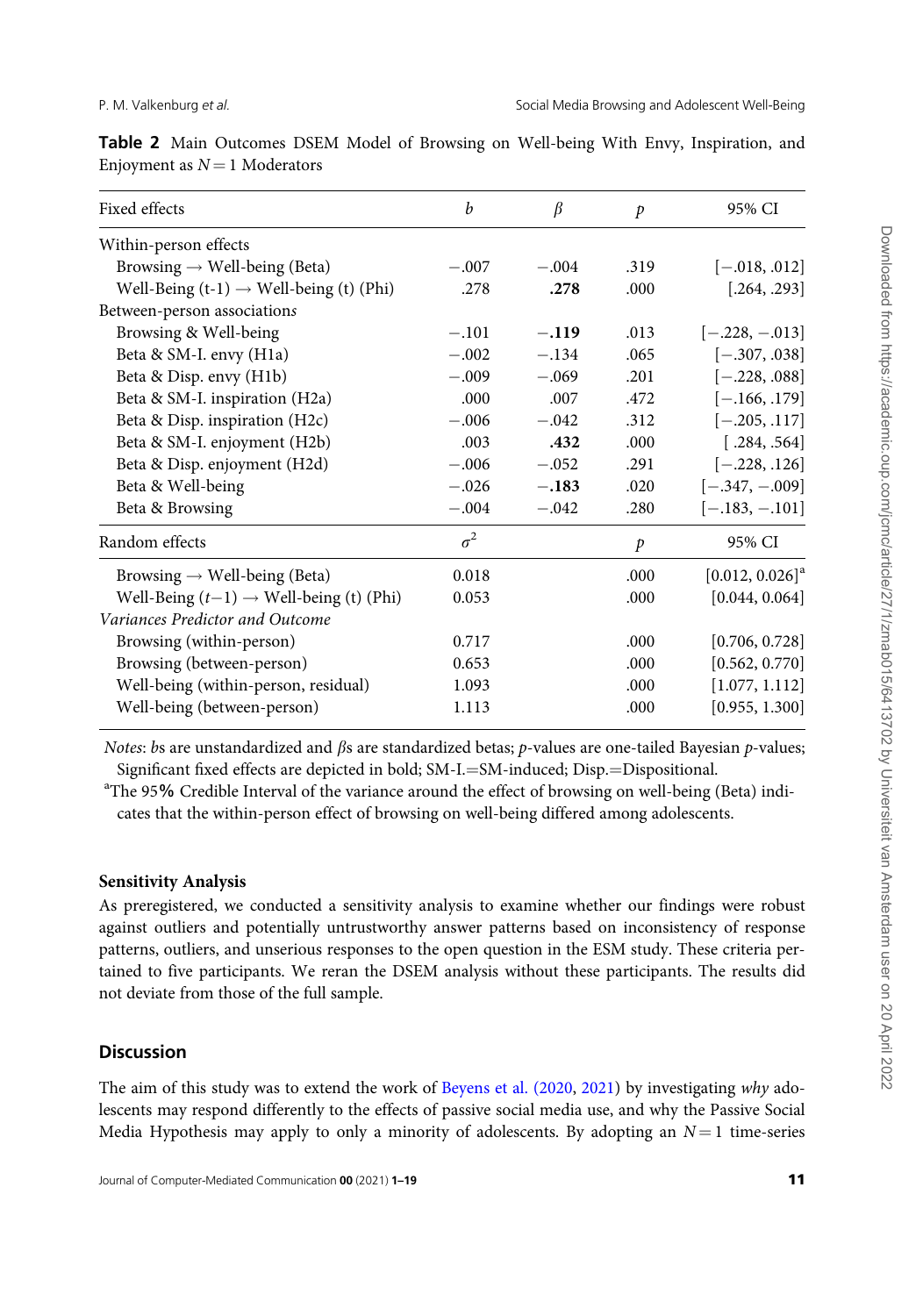<span id="page-12-0"></span>

Figure 2 The ranges of the person-specific effects of browsing on well-being for all participants, and for adolescents with SM-induced and no SM-induced envy and enjoyment.

Notes. The x-axes represent the person-specific effect sizes of browsing on well-being for all adolescents (lower left plot), for adolescents with SM-induced envy ( $\beta > +.05$ ) and no SM-Induced envy ( $\beta = \leq +.05$ ), and for adolescents with SM-enjoyment and no SM-induced enjoyment. The effects of browsing on well-being ranged from  $\beta = -.17$  to  $\beta = +.27$ (lower left histogram). More adolescents with SM-induced envy experienced a negative effect of browsing on well-being (25%, upper right plot) than adolescents without SM-induced envy (13%, upper left plot). Conversely, more adolescents with SM-induced enjoyment experienced positive effects of browsing on well-being (47%, lower right plot) than adolescents without SM-induced enjoyment (9%, lower middle plot).

approach, we investigated firstly to what extent adolescents differed in their SM-induced envy, inspiration, and enjoyment (RQ1 & RQ2), and, secondly, to what extent the effects of browsing on wellbeing depended on these person-specific differences (H1 & H2). We indeed found remarkably strong differences in the person-specific effects of SM browsing on envy, inspiration, and enjoyment (RQ1 & RQ2, see [Figure 1](#page-10-0)). Contrary to expectations, none of the dispositional variants of envy (H1b),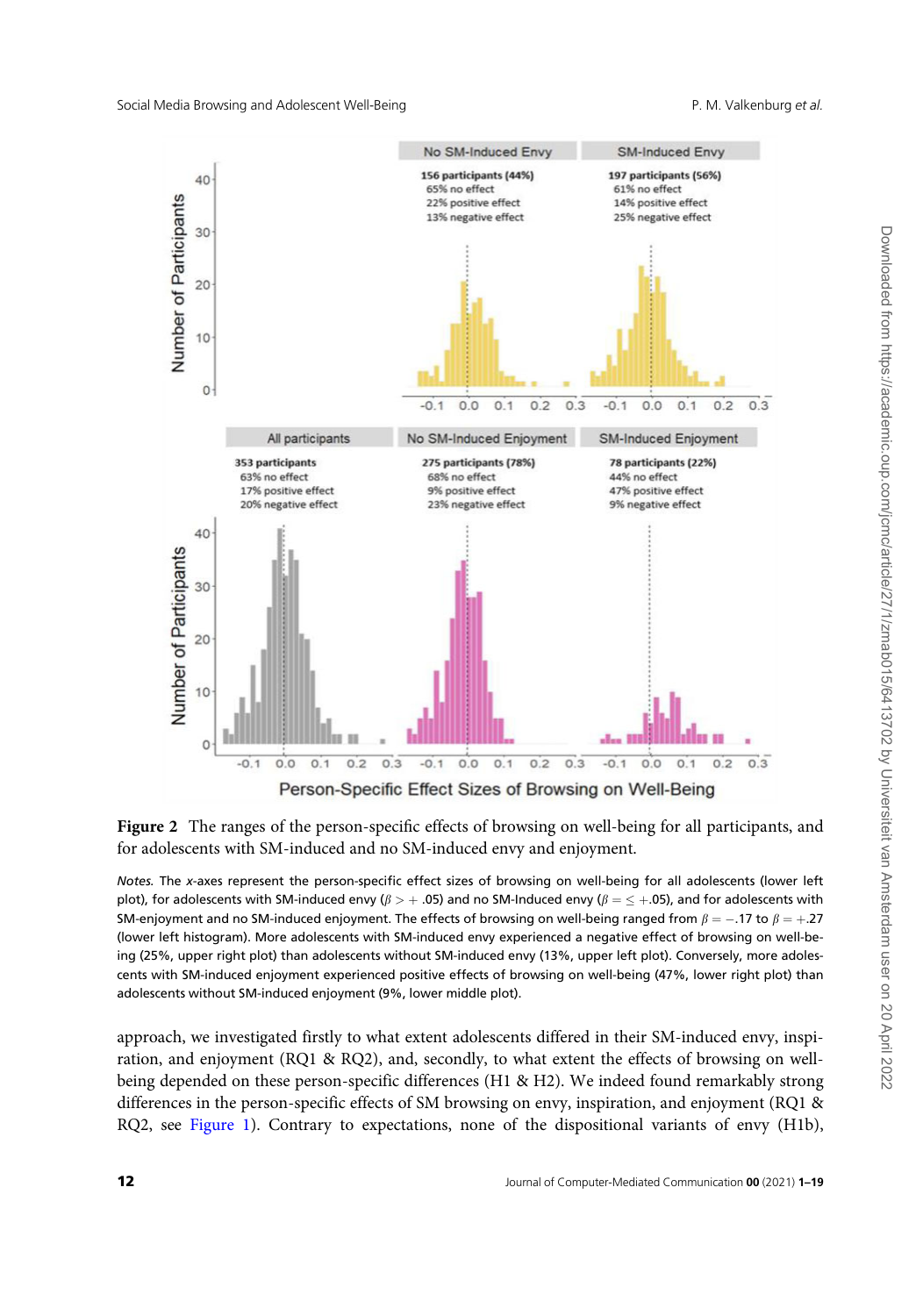inspiration (H2c), and enjoyment (H2d) moderated the person-specific effects of browsing on wellbeing, and neither did SM-induced inspiration (H2a). However, in support of H1a and H2b, adolescents with SM-induced envy were more likely to experience negative effects of browsing on well-being than their peers without SM-induced envy, whereas adolescents with SM-induced enjoyment were more likely to experience *positive* effects of browsing on well-being than those who experienced no enjoyment.

#### Comparing Between-Person and Within-Person Associations

In recent years, due to new methods of analysis, such as random-intercept cross-lagged panel models and multi-level models, it has become possible to assess media effects as within-person processes that differ across individuals ([McNeish & Hamaker, 2020;](#page-17-0) [Thomas et al., 2021](#page-18-0)). Therefore, the implications of the current study can best be understood by successively discussing and, when opportune, comparing our between-person results, within-person results, and  $N = 1$  moderation results. As for the between-person results, we found a small negative association ( $\beta = -12$ ) of browsing with wellbeing, which is consistent with prior studies that also investigated between-person associations (e.g., [Escobar-Viera et al., 2018;](#page-17-0) [Pang, 2021](#page-18-0)) and the meta-analysis of [Liu et al. \(2019\).](#page-17-0) This negative between-person correlation meant that adolescents who spent more time on browsing across the three-week period felt less happy than their peers who spent less time on browsing. At first sight, this negative association seems in line with the Passive Social Media Use Hypothesis.

Establishing a between-person association of browsing with well-being is important, for example if one wants to identify whether high or low SM users experience the lowest levels of well-being. Between-person studies can reveal that adolescents differ from each other, both in well-being and browsing, and that these differences are correlated. However, consistent with earlier studies (e.g., [Beyens et al., 2020;](#page-16-0) [Coyne et al., 2020\)](#page-16-0) and the seminal account of [Molenaar \(2004\)](#page-17-0), we indeed found that the average within-person effect of browsing on well-being deviated from the overall betweenperson association ( $\beta = -.004$  vs.  $\beta = -.12$ ). More importantly, our person-specific within-person results showed that the Passive Social Media Use Hypothesis was rejected for 80% of adolescents.

In all, a comparison of our between-person and person-specific within-person results indicates that the negative between-person associations of browsing with well-being reported in earlier studies, including our own early work, must be interpreted in light of what they are: differences between persons. Some caution is warranted when such between-person results are used to study the effects of media, because media effects involve within-person processes that may differ across individuals [\(Valkenburg et al., 2016\)](#page-19-0).

#### $N = 1$  Moderation Approach

We introduced an  $N = 1$  moderation approach in this study. An important advantage of such an approach is that it does not only enable researchers to demonstrate that the effects of SM on well-being differ from person to person, but also that the conditions to explain these differences can differ from person to person. Whereas traditional moderation approaches (e.g., by means of an interaction term) can reveal group-level differences based on moderating variables (e.g., gender, age), our  $N = 1$  moderation approach can reveal for how many persons within these groups the hypothesized moderation effect holds (and does not hold).

Our  $N = 1$  moderation approach has yielded unique insights into the effects of SM on well-being. As reported, we found a small negative association of SM-induced envy and a strong positive association of SM-induced enjoyment with the browsing-well-being effect. The small negative moderating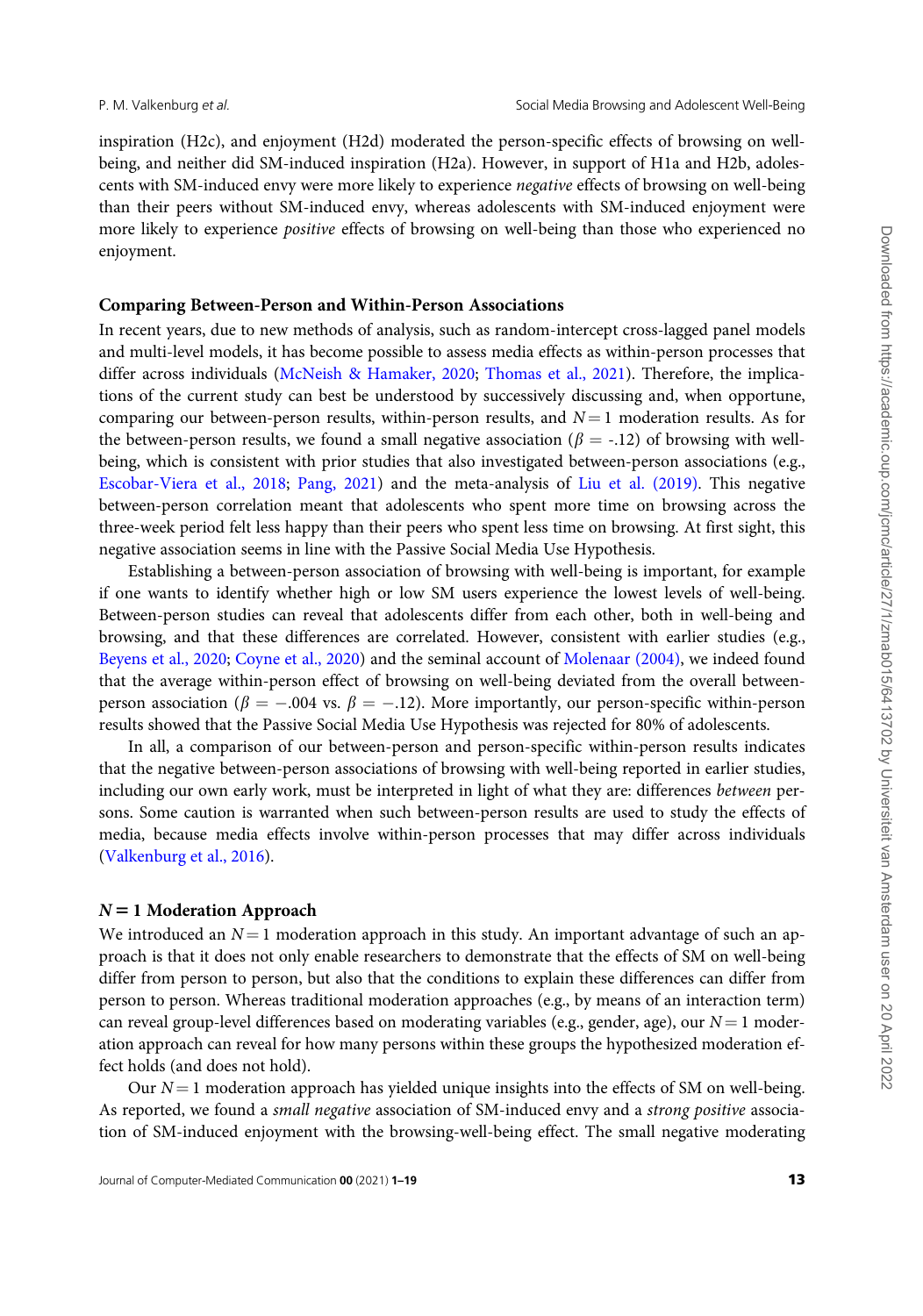effect of SM-induced envy meant that 25% of adolescents with SM-induced envy experienced the hypothesized negative effect of browsing on well-being, which is consistent with H1a. However, 75% of adolescents with SM-induced envy experienced no or even positive effects of browsing on well-being. The attentive reader could of course argue that these null or opposite effects may be due to the small magnitude of this moderating effect. But remarkably, such opposite effects also applied to the strong moderator, SM-induced enjoyment: 47% of adolescents with SM-induced enjoyment experienced the hypothesized positive effects of browsing on well-being (H2b). However, 9% of adolescents with SMinduced enjoyment experienced a negative effect of browsing on well-being, whereas 44% experienced no effect. This means that even for a strong moderator a considerable percentage of respondents within a presumedly homogenous subgroup experienced no or even opposite effects than hypothesized.

#### Strengths, Limitations, and Avenues for Future Research

Our study was one of the first to respond to recent calls for "causal effect heterogeneity," the proposition that individuals differ in how they respond to environmental influences [\(Bolger et al., 2019](#page-16-0), p. 601). Most studies are still designed to answer questions about average group differences or average associations between variables. But an additional important question is: "How many people in my study behaved or responded in a manner consistent with theoretical expectation?" ([Grice et al., 2020](#page-17-0), p. 1). Our causal effects heterogeneity approach allowed us to show that a seemingly established hypothesis in the literature, the Passive Social Media Use Hypothesis, may be less universal than previously assumed. And it also allowed us to demonstrate for how many individuals weak and strong moderation effects hold and do not hold.

Despite its strengths, our study also has weaknesses. Consistent with theories on inspiration [\(Thrash et al., 2014\)](#page-18-0) and affect [\(Watson et al., 1988](#page-19-0)), we conceptualized inspiration as a positive and envy as a negative experience/emotion. Because we conceptualized envy as malicious envy, it should result in a negative association with inspiration. However, we found a counterintuitive positive correlation between envy and inspiration. Therefore, we cannot exclude the possibility that some adolescents may have perceived envy as benign envy, which may explain why among 14% of the adolescents, SM-induced envy led to a positive association of browsing on well-being. We also cannot exclude the possibility that our participants failed to understand the Dutch translation of inspired. Although the word "inspired" is included as an emotion in the PANAS, this may not necessarily mean that Dutch adolescents understand the word "geïnspireerd" in the same way as English-speaking adolescents would understand the word inspired. Our inspiration item may have also been too narrowly defined. We asked adolescents whether they were inspired by someone. But inspiration can also result from other stimuli, such as aesthetic design or nature [\(Thrash et al.,](#page-18-0) [2014\)](#page-18-0). The aesthetic visual content on Instagram and Snapchat can easily be a source of inspiration. Future research may need to rethink whether and how to operationalize envy and inspiration in an ESM study, and further explore our unexpected positive association between envy and inspiration.

Affective Versus Cognitive Well-being. Like earlier ESM studies (e.g., [Bayer et al., 2018](#page-16-0); [Verduyn et al., 2015](#page-19-0); [Wenninger et al., 2019](#page-19-0)), we focused on affective well-being, and did not include cognitive well-being measures, such as life satisfaction. Unfortunately, the trait-like capacities of cognitive well-being measures render them less suitable to employ in intensive ESM studies. What is crucial in any study design is to carefully match the pace in which a specific media effect takes place with the measurement frequency of this effect. Affective well-being fluctuates both across short- (e.g.,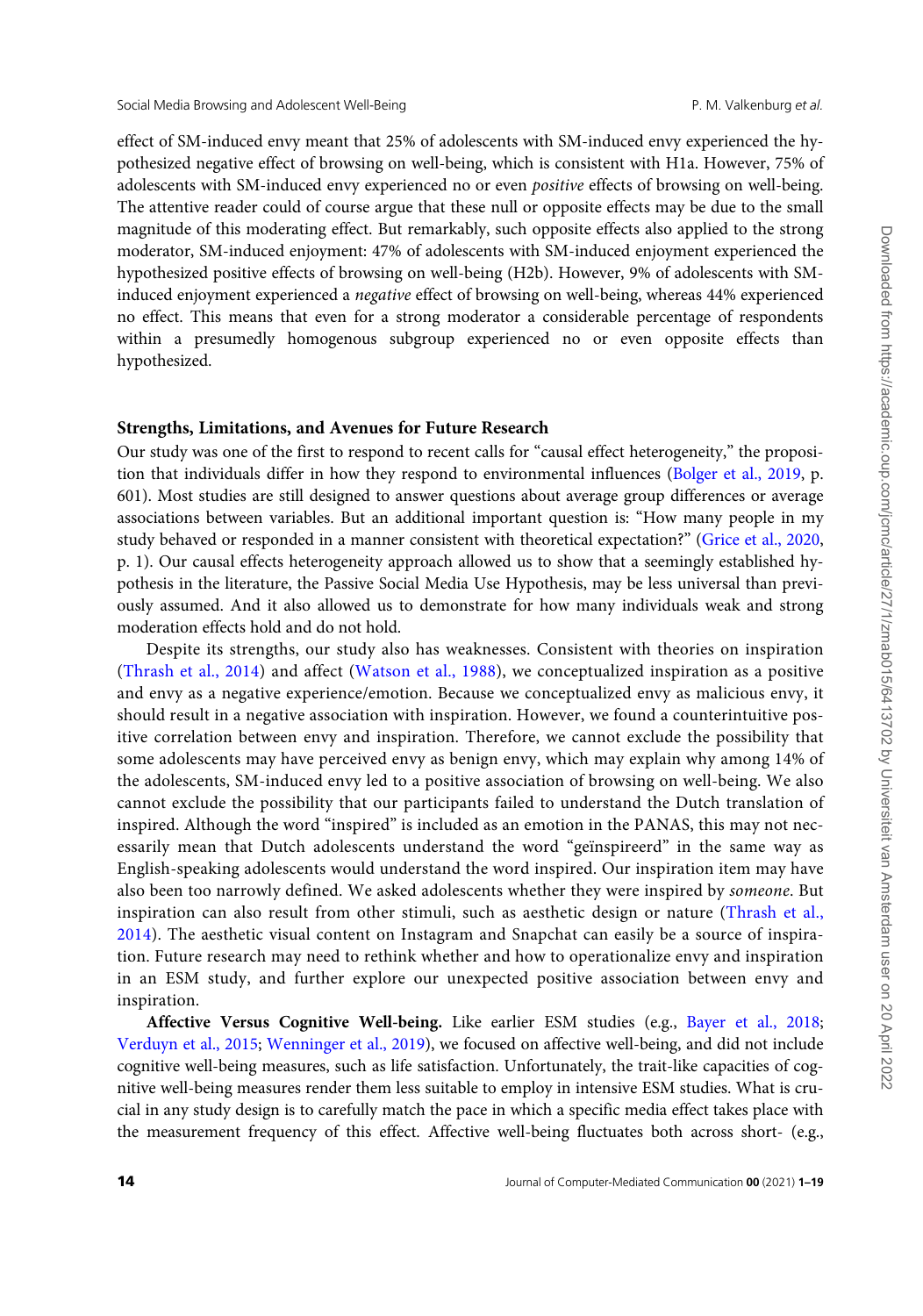hourly) and longer-term time intervals (e.g., monthly, or yearly). Therefore, the effect of browsing on affective well-being may occur both in the short- and longer-term. However, investigating effects of SM use on cognitive well-being requires wider measurement intervals, because cognitive well-being measures only show longer-term within-person changes (e.g., [Dienlin](#page-16-0) & [Johannes, 2020\)](#page-16-0). Therefore, what our field really needs are designs that combine the investigation of short- and longer-term effects, because only such designs can teach us whether, how, when, and for whom potential shortterm media effects accumulate into longer-term effects.

Well-Being Versus Ill-Being. A recent scoping review of [Valkenburg et al. \(2021\)](#page-19-0) found that about half of the existing studies into the associations of browsing or active SM use focused on wellbeing (e.g., life satisfaction, affective well-being, positive affect), whereas the other half focused on ill-being (e.g., depression, depressed mood, negative affect). In a recent meta-analysis on SM use and well-being, the measures of ill-being were reversed to collapse them with measures of wellbeing ([Liu et al., 2019](#page-17-0), p. 267). However, it is progressively acknowledged that well-being is not simply the flip-side of ill-being ([Ryff et al., 2006](#page-18-0)). A low level of ill-being does not necessarily imply a high level of well-being, whereas a low level of well-being does not equal a high level of ill-being (e.g., [Ryff et al., 2006](#page-18-0)). Therefore, there is a need for future ESM studies to investigate and compare the effects of SM use on affective well-being (e.g., happiness) with those on affective ill-being (e.g., sadness).

Heterogenous Content as an Explanation. Like all earlier survey and ESM studies on SM use and well-being, our study investigated adolescents' time spent on browsing ([Valkenburg et al., 2021](#page-19-0)). We did not investigate how SM content encountered during browsing may have played a role in the sizeable heterogeneity in adolescents' responses. Some adolescents may have more often browsed cheerful content, such as funny memes, during the three-week ESM study whereas others may have more often browsed negative content or harmful content. But differences in encountered content cannot fully explain our results. After all, both adolescents and adults also (or even) display striking differences in responses to the same experimental content or treatments ([Bolger et al., 2019;](#page-16-0) [Thomaes et](#page-18-0) [al., 2010](#page-18-0)). Therefore, future studies should try to measure both heterogeneity in content and heterogeneity in reception. In experiments, this can best be done by adopting a "causal effect heterogeneity approach" as proposed by [Bolger et al. \(2019\).](#page-16-0) In survey research, this can best be realized by linking survey data to additional data collection methods, such as random screenshots ([Reeves et al., 2019\)](#page-18-0) or SM data downloads [\(Boeschoten et al., 2020\)](#page-16-0).

#### Conclusion

Along with the studies of [Beyens et al. \(2020](#page-16-0), [2021](#page-16-0)), the current study demonstrated that it is time to reconsider the Passive Social Media Use Hypothesis (cf. [Burnell et al., 2020](#page-16-0); [Ellison et al., 2020](#page-16-0); [Kross](#page-17-0) [et al., 2020;](#page-17-0) [Valkenburg et al., 2021\)](#page-19-0), by acknowledging that (a) passive use might not be the right term to describe the variety of active intra-individual processes that may occur during browsing, and (b) social media browsing may lead to positive, negative, or no effects among individuals, depending on a variety of dispositional, developmental, social, and situational antecedents, mediators, and moderators.

#### Acknowledgements

This preregistered study was funded by an NWO Spinoza Prize and a Gravitation grant (NWO Grant 024.001.003; Consortium on Individual Development) awarded to P.V. by the Dutch Research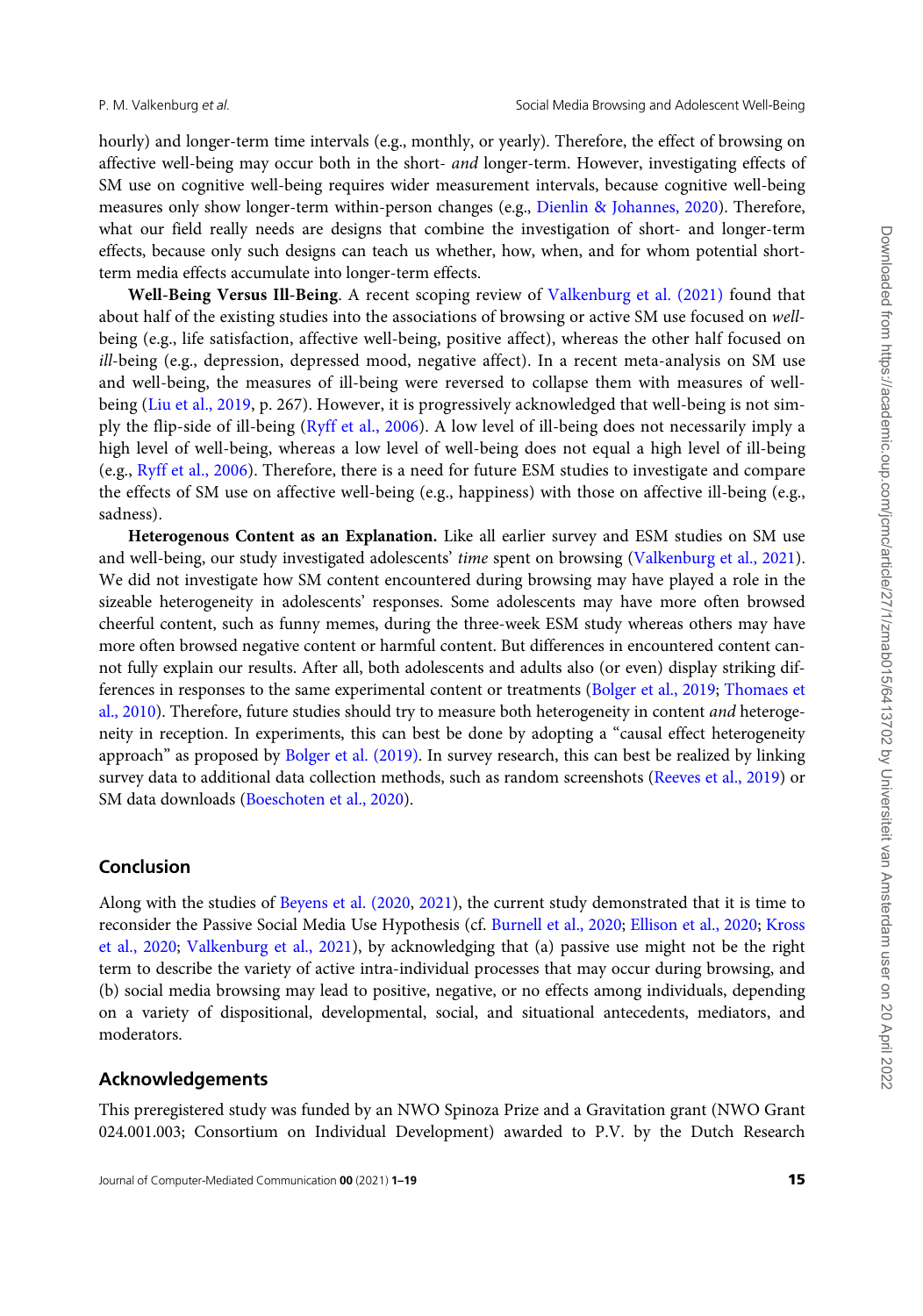<span id="page-16-0"></span>Council (NWO). Additional funding was received from a VIDI grant (NWO VIDI Grant 452.17.011) awarded to L.K.

## Conflict of Interest

None of the authors have any conflicts of interest.

#### References

- Asparouhov, T., Hamaker, E. L., & Muthén, B. (2018). Dynamic structural equation models. Structural Equation Modeling: A Multidisciplinary Journal, 25(3), 359–388. 10.108 0/10705511.2017.1406803
- Bayer, J. B., Ellison, N., Schoenebeck, S., Brady, E., & Falk, E. B. (2018). Facebook in context(s): Measuring emotional responses across time and space. New Media & Society, 20(3), 1047-1067. 10.1177/1461444816681522
- Bayer, J. B., Triệu, P., & Ellison, N. B. (2020). Social media elements, ecologies, and effects. Annual Review of Psychology, 71, 471–497. 10.1146/annurev-psych-010419-050944
- Beyens, I., Pouwels, J. L., van Driel, I. I., Keijsers, L., & Valkenburg, P. M. (2020). The effect of social media on well-being differs from adolescent to adolescent. Scientific Reports, 10, 10763. 10.1038/s41598-020-67727-7
- Beyens, I., Pouwels, J. L., van Driel, I. I., Keijsers, L., & Valkenburg, P. M. (2021). Social media use and adolescents' well-being: Developing a typology of person-specific effect patterns. Communication Research. 10.1177/00936502211038196
- Boeschoten, L., Ausloos, J., Moeller, J., Araujo, T., & Oberski, D. L. (2020). [Pre-print] Digital trace data collection through data donation. arXiv preprint arXiv:2011.09851.
- Bolger, N., Zee, K., Rossignac-Milon, M., & Hassin, R. (2019). Causal processes in psychology are heterogeneous. Journal of Experimental Psychology: General, 148, 601–618. [https://doi.org/10.](https://doi.org/10.1037/xge0000558) [1037/xge0000558](https://doi.org/10.1037/xge0000558)
- Burnell, K., George, M. J., & Underwood, M. K. (2020). Browsing different Instagram profiles and associations with psychological well-being. Frontiers in Human Dynamics, 2, 6. [https://doi.org/](https://doi.org/10.3389/fhumd.2020.585518) [10.3389/fhumd.2020.585518](https://doi.org/10.3389/fhumd.2020.585518)
- Cohen-Charash, Y. (2009). Episodic envy. Journal of Applied Social Psychology, 39(9), 2128–2173. 10.1111/j.1559-1816.2009.00519.x
- Coyne, S. M., Rogers, A. A., Zurcher, J. D., Stockdale, L., & Booth, M. (2020). Does time spent using social media impact mental health? An eight year longitudinal study. Computers in Human Behavior, 104, Article 106160. 10.1016/j.chb.2019.106160
- Diener, E. (1990). Memory accuracy in the recall of emotions [10.1037/0022-3514.59.2.291]. Journal of Personality and Social Psychology, 59, 291–297. 10.1037/0022-3514.59.2.291
- Dienlin, T., & Johannes, N. (2020). The impact of digital technology use on adolescent well-being. Dialogues in Clinical Neuroscience, 22(2), 135–142. 10.31887/DCNS.2020.22.2/tdienlin
- Ekman, P. (1992). An argument for basic emotions. Cognition  $\mathfrak{G}$  Emotion, 6(3-4), 169-200. <https://doi.org/10.1080/02699939208411068>
- Ellison, N. B., Triệu, P., Schoenebeck, S., Brewer, R., & Israni, A. (2020). Why we don't click: Interrogating the relationship between viewing and clicking in social media contexts by exploring the "non-click". Journal of Computer-Mediated Communication, 25(6), 402–426.<https://doi.org/10.1093/jcmc/zmaa013>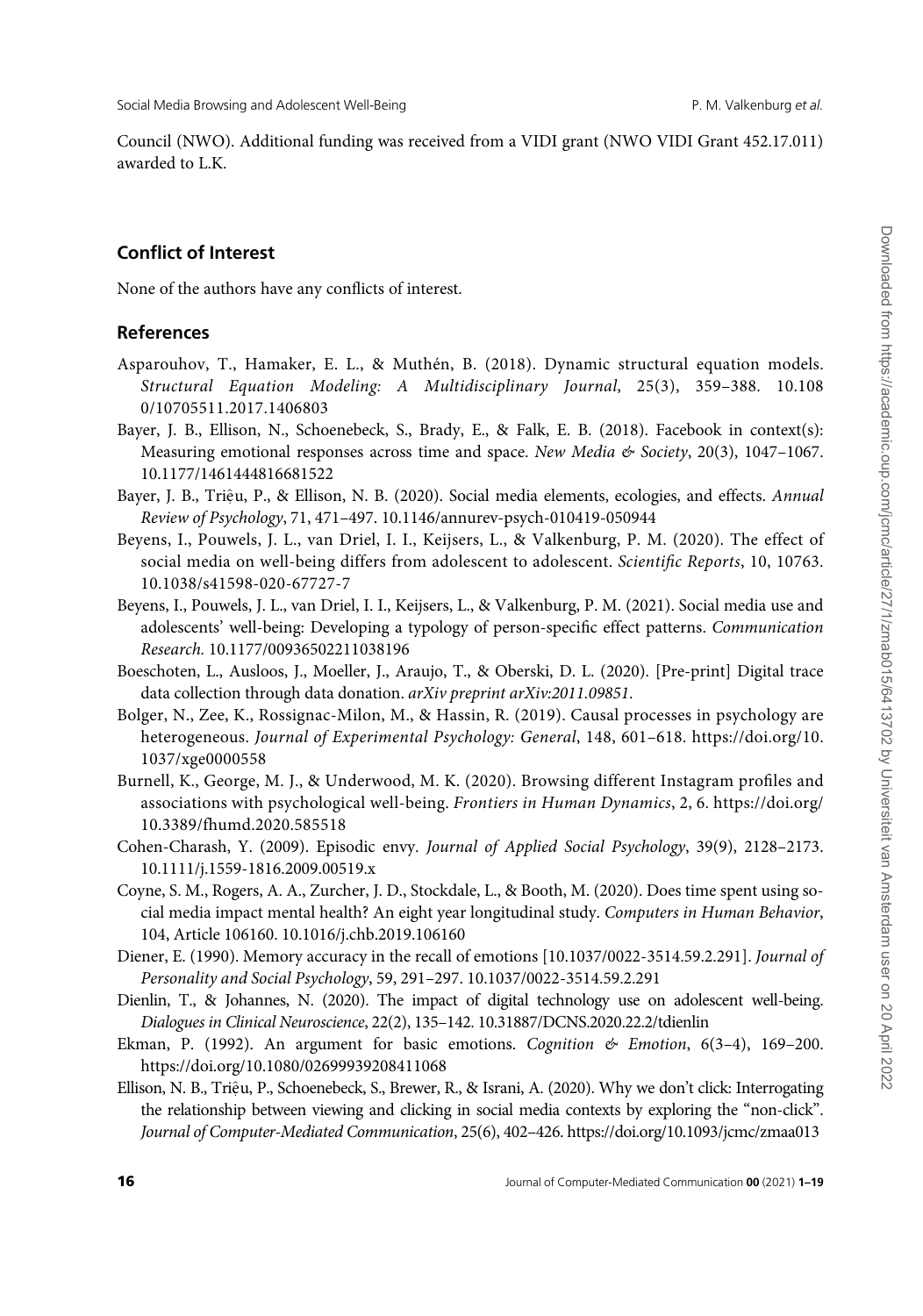- <span id="page-17-0"></span>Escobar-Viera, C. G., Shensa, A., Bowman, N. D., Sidani, J. E., Knight, J., James, A. E., & Primack, B. A. (2018). Passive and active social media use and depressive symptoms among United States adults. Cyberpsychology, Behavior, and Social Networking, 21(7), 437–443.<https://doi.org/10.1089/cyber.2017.0668>
- Fleeson, W. (2001). Toward a structure-and process-integrated view of personality: Traits as density distributions of states. Journal of Personality and Social Psychology, 80(6), 1011. [https://doi.org/10.1037/0022-](https://doi.org/10.1037/0022-3514.80.6.1011) [3514.80.6.1011](https://doi.org/10.1037/0022-3514.80.6.1011)
- Frison, E., & Eggermont, S. (2017). Browsing, posting, and liking on Instagram: The reciprocal relationships between different types of Instagram use and adolescents' depressed mood. Cyberpsychology, Behavior, and Social Networking, 20(10), 603–609. [https://doi.org/10.1089/cyber.](https://doi.org/10.1089/cyber.2017.0156) [2017.0156](https://doi.org/10.1089/cyber.2017.0156)
- Grice, J. W., Medellin, E., Jones, I., Horvath, S., McDaniel, H., O'lansen, C., & Baker, M. (2020). Persons as effect sizes. Advances in Methods and Practices in Psychological Science. 10.1177/2515245920922982
- Hall, S. (1980). Encoding/decoding. In S. Hall, D. Hobson, A. Lowe, & P. Willis (Eds.), Culture, media, language: Working papers in cultural studies (pp. 128–138). London: Hutchinson.
- Krasnova, H., Widjaja, T., Buxmann, P., Wenninger, H., & Benbasat, I. (2015). Why following friends can hurt you: An exploratory investigation of the effects of envy on social networking sites among college-age users. Information Systems Research, 26(3), 585–605.<https://doi.org/10.1287/isre.2015.0588>
- Kross, E., Verduyn, P., Sheppes, G., Costello, C. K., Jonides, J., & Ybarra, O. (2020). Social media and well-being: Pitfalls, progress, and next steps. Trends in Cognitive Sciences. [https://doi.org/](https://doi.org/10.1016/j.tics.2020.10.005) [10.1016/j.tics.2020.10.005](https://doi.org/10.1016/j.tics.2020.10.005)
- Lennarz, H. K., Lichtwarck-Aschoff, A., Finkenauer, C., & Granic, I. (2017). Jealousy in adolescents' daily lives: How does it relate to interpersonal context and well-being? Journal of Adolescence, 54, 18–31. 10.1016/j.adolescence.2016.09.008
- Lerner, R. M., & Lerner, J. V. (2019). An idiographic approach to adolescent research: Theory, method, and application. In L. B. Hendry & M. Kloep (Eds.), Reframing Adolescent Research (pp. 25–38). Routledge.
- Lin, R., van de Ven, N., & Utz, S. (2018). What triggers envy on Social Network Sites? A comparison between shared experiential and material purchases. Computers in Human Behavior, 85, 271–281. 10.1016/j.chb.2018.03.049
- Liu, D., Baumeister, R. F., Yang, C.-C., & Hu, B. (2019). Digital communication media use and psychological well-being: A meta-analysis. Journal of Computer-Mediated Communication, 24, 259–274. 10.1093/ccc/zmz013
- Maciejewski, D. F., van Lier, P. A. C., Branje, S. J. T., Meeus, W. H. J., & Koot, H. M. (2015). A 5-Year longitudinal study on mood variability across adolescence using daily diaries. Child Development, 86(6), 1908–1921. 10.1111/cdev.12420
- McNeish, D., & Hamaker, E. L. (2020). A primer on two-level dynamic structural equation models for intensive longitudinal data in Mplus. Psychological Methods, 25(5), 610–635. [https://doi.org/10.1037/](https://doi.org/10.1037/met0000250) [met0000250](https://doi.org/10.1037/met0000250)
- Meier, A., Gilbert, A., Börner, S., & Possler, D. (2020). Instagram inspiration: How upward comparison on social network sites can contribute to well-being. Journal of Communication, 70(5), 721–743. 10.1093/joc/jqaa025
- Molenaar, P. C. M. (2004). A manifesto on psychology as idiographic science: Bringing the person back into scientific psychology, this time forever. Measurement 2(4), 201–218. 10.1207/s1 5366359mea0204\_1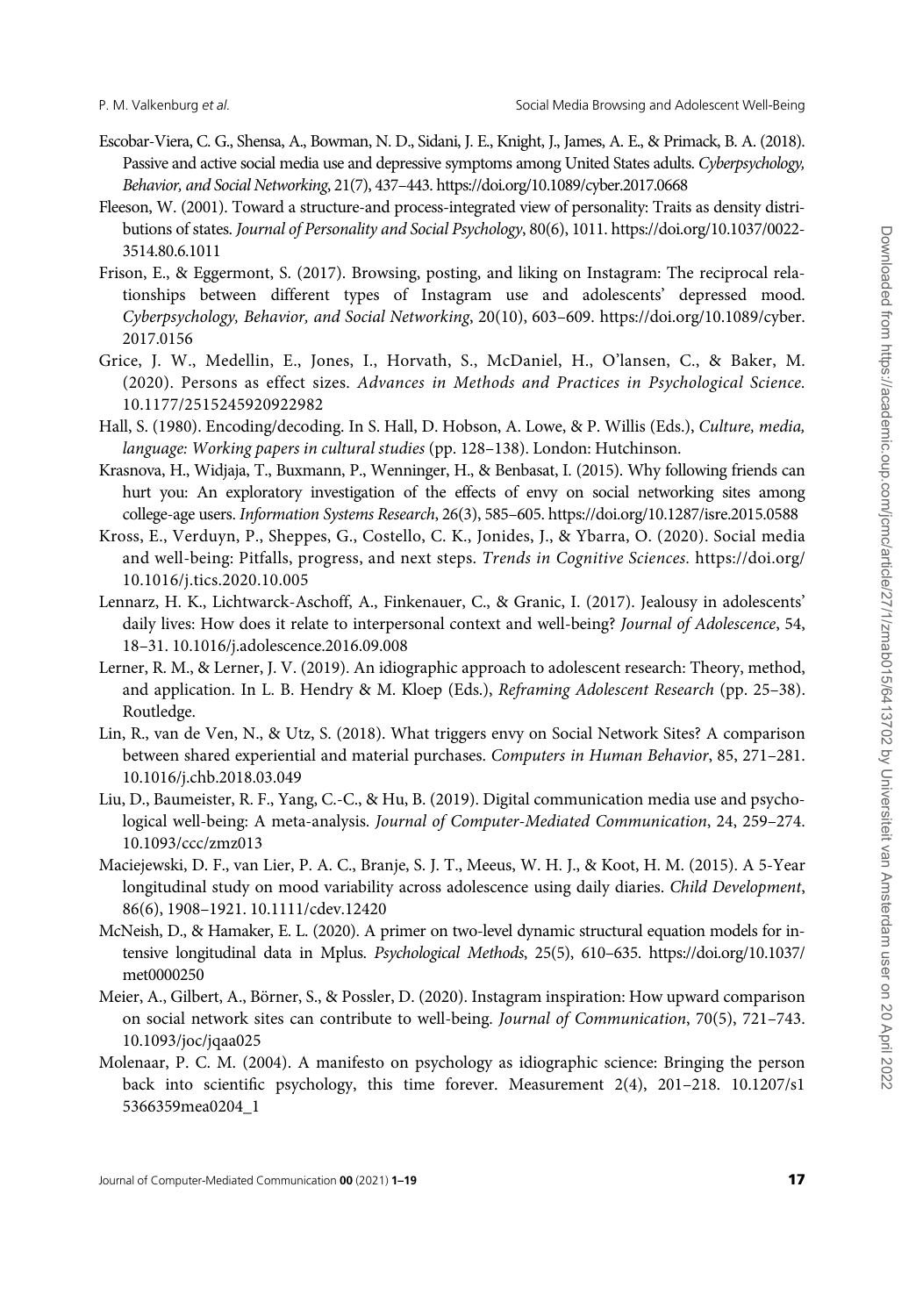- <span id="page-18-0"></span>Molenaar, P. C. M., & Campbell, C. G. (2009). The new person-specific paradigm in psychology. Current Directions in Psychological Science, 18(2), 112–117. 10.1111/j.1467-8721.2009.01619.x
- Noon, E. J., & Meier, A. (2019). Inspired by friends: Adolescents' network homophily moderates the relationship between social comparison, envy, and inspiration on Instagram. Cyberpsychology, Behavior, and Social Networking, 22(12), 787–793. 10.1089/cyber.2019.0412
- Orben, A., Dienlin, T., & Przybylski, A. K. (2019). Social media's enduring effect on adolescent life satisfaction. Proceedings of the National Academy of Sciences, 116(21), 10226–10228. [https://doi.org/](https://doi.org/10.1073/pnas.1902058116) [10.1073/pnas.1902058116](https://doi.org/10.1073/pnas.1902058116)
- Orben, A., & Przybylski, A. K. (2019). The association between adolescent well-being and digital technology use. Nature Human Behaviour. 10.1038/s41562-018-0506-1
- Pang, H. (2021). Unraveling the influence of passive and active WeChat interactions on upward social comparison and negative psychological consequences among university students. Telematics and Informatics, 57, 101510. 10.1016/j.tele.2020.101510
- Parrott, W. G., & Smith, R. H. (1993). Distinguishing the experiences of envy and jealousy. Journal of Personality and Social Psychology, 64(6), 906–920. 10.1037/0022-3514.64.6.906
- Reeves, B., Ram, N., Robinson, T. N., Cummings, J. J., Giles, C. L., Pan, J., Chiatti, A., Cho, M., Roehrick, K., Yang, X., Gagneja, A., Brinberg, M., Muise, D., Lu, Y., Luo, M., Fitzgerald, A., & Yeykelis, L. (2019). Screenomics: A framework to capture and analyze personal life experiences and the ways that technology shapes them. Human-Computer Interaction, 1-52. 10.1 080/07370024.2019.1578652
- Reinecke, L., & Trepte, S. (2014). Authenticity and well-being on social network sites: A two-wave longitudinal study on the effects of online authenticity and the positivity bias in SNS communication. Computers in Human Behavior, 30, 95–102. 10.1016/j.chb.2013.07.030
- Ryff, C. D., Dienberg Love, G., Urry, H. L., Muller, D., Rosenkranz, M. A., Friedman, E. M., Davidson, R. J., & Singer, B. (2006). Psychological well-being and ill-Being: Do they have distinct or mirrored biological correlates? Psychotherapy and Psychosomatics, 75(2), 85–95. 10.115 9/000090892
- Scherr, S., Toma, C. L., & Schuster, B. (2019). Depression as a predictor of Facebook surveillance and envy. Journal of Media Psychology, 31, 196–202. 10.1027/1864-1105/a000247
- Schueller, S. M., & Seligman, M. E. P. (2010). Pursuit of pleasure, engagement, and meaning: Relationships to subjective and objective measures of well-being. The Journal of Positive Psychology, 5(4), 253–263. 10.1080/17439761003794130
- Smith, R. H., & Kim, S. H. (2007). Comprehending envy [doi:10.1037/0033-2909.133.1.46]. Psychological Bulletin, 133, 46–64. 10.1037/0033-2909.133.1.46
- Thomaes, S., Reijntjes, A., Orobio de Castro, B., Bushman, B. J., Poorthuis, A., & Telch, M. J. (2010). I like me if you like me: On the interpersonal modulation and regulation of preadolescents' state self-esteem. Child Development, 81(3), 811–825. 10.1111/j.1467-8624.2010.01435.x
- Thomas, F., Shehata, A., Otto, L. P., Möller, J., & Prestele, E. (2021). How to capture reciprocal communication dynamics: Comparing longitudinal statistical approaches in order to analyze withinand between-person effects. Journal of Communication. 10.1093/joc/jqab003
- Thrash, T. M., Moldovan, E. G., Oleynick, V. C., & Maruskin, L. A. (2014). The psychology of inspiration. Social and Personality Psychology Compass, 8(9), 495–510. doi.org/10.1111/ spc3.12127
- Tov, W. (2018). Well-being concepts and components. In E. Diener, S. Oishi, & L. Tay (Eds.), Handbook of well-being. DEF Publishers. nobascholar.com